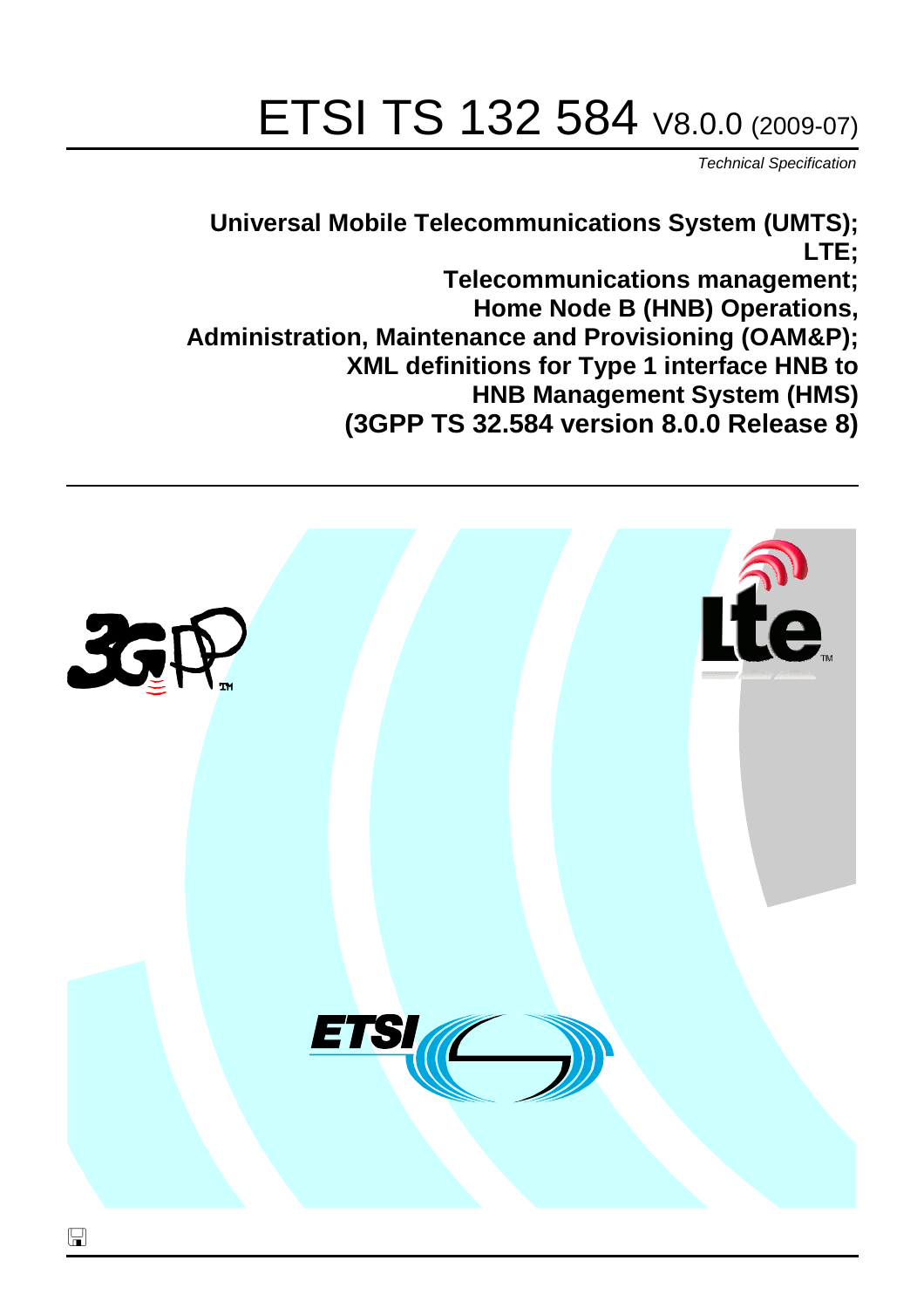Reference DTS/TSGS-0532584v800

> Keywords LTE, UMTS

### *ETSI*

### 650 Route des Lucioles F-06921 Sophia Antipolis Cedex - FRANCE

Tel.: +33 4 92 94 42 00 Fax: +33 4 93 65 47 16

Siret N° 348 623 562 00017 - NAF 742 C Association à but non lucratif enregistrée à la Sous-Préfecture de Grasse (06) N° 7803/88

### *Important notice*

Individual copies of the present document can be downloaded from: [http://www.etsi.org](http://www.etsi.org/)

The present document may be made available in more than one electronic version or in print. In any case of existing or perceived difference in contents between such versions, the reference version is the Portable Document Format (PDF). In case of dispute, the reference shall be the printing on ETSI printers of the PDF version kept on a specific network drive within ETSI Secretariat.

Users of the present document should be aware that the document may be subject to revision or change of status. Information on the current status of this and other ETSI documents is available at <http://portal.etsi.org/tb/status/status.asp>

If you find errors in the present document, please send your comment to one of the following services: [http://portal.etsi.org/chaircor/ETSI\\_support.asp](http://portal.etsi.org/chaircor/ETSI_support.asp)

### *Copyright Notification*

No part may be reproduced except as authorized by written permission. The copyright and the foregoing restriction extend to reproduction in all media.

> © European Telecommunications Standards Institute 2009. All rights reserved.

**DECT**TM, **PLUGTESTS**TM, **UMTS**TM, **TIPHON**TM, the TIPHON logo and the ETSI logo are Trade Marks of ETSI registered for the benefit of its Members.

**3GPP**TM is a Trade Mark of ETSI registered for the benefit of its Members and of the 3GPP Organizational Partners. **LTE**™ is a Trade Mark of ETSI currently being registered

for the benefit of its Members and of the 3GPP Organizational Partners.

**GSM**® and the GSM logo are Trade Marks registered and owned by the GSM Association.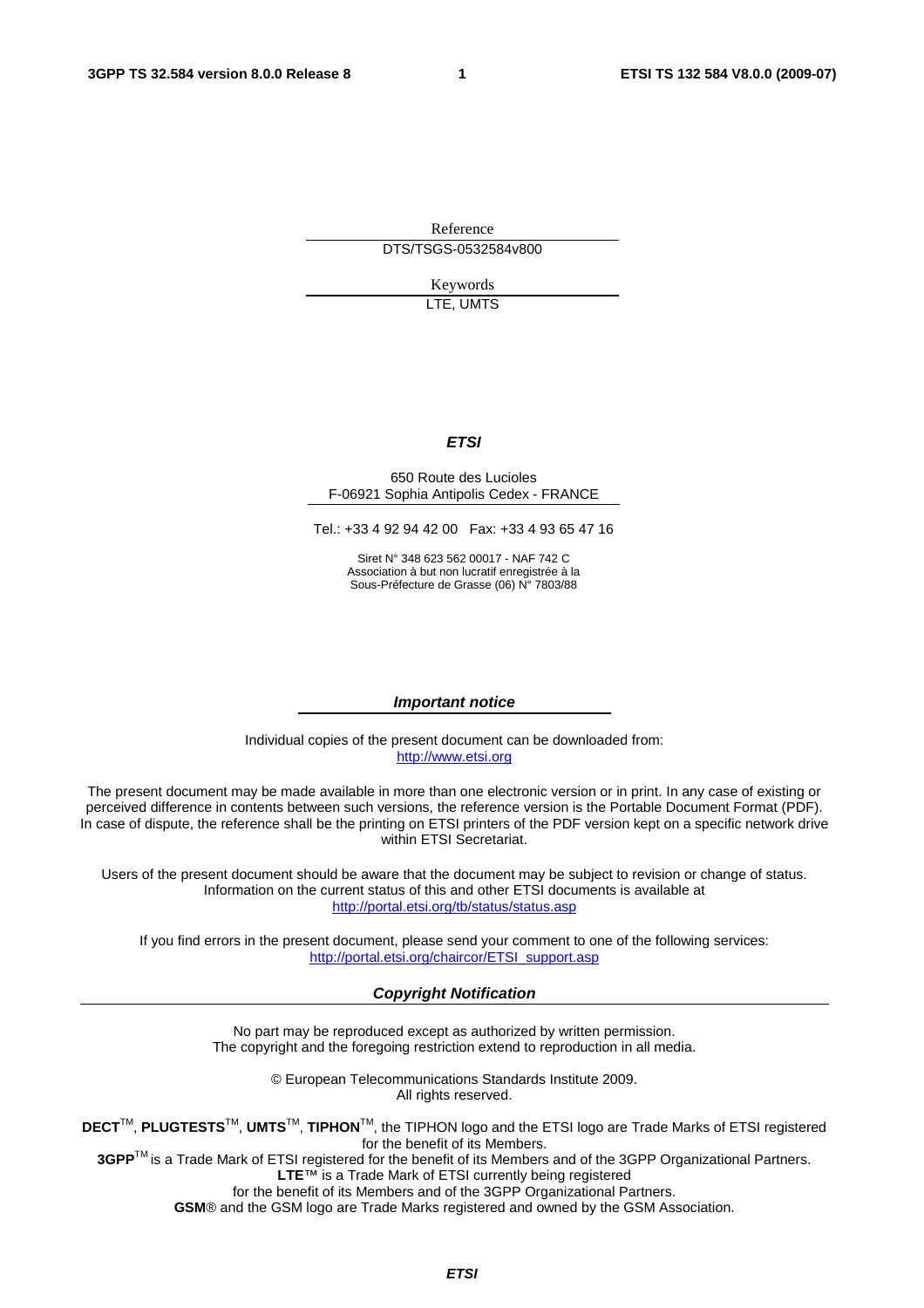## Intellectual Property Rights

IPRs essential or potentially essential to the present document may have been declared to ETSI. The information pertaining to these essential IPRs, if any, is publicly available for **ETSI members and non-members**, and can be found in ETSI SR 000 314: *"Intellectual Property Rights (IPRs); Essential, or potentially Essential, IPRs notified to ETSI in respect of ETSI standards"*, which is available from the ETSI Secretariat. Latest updates are available on the ETSI Web server ([http://webapp.etsi.org/IPR/home.asp\)](http://webapp.etsi.org/IPR/home.asp).

Pursuant to the ETSI IPR Policy, no investigation, including IPR searches, has been carried out by ETSI. No guarantee can be given as to the existence of other IPRs not referenced in ETSI SR 000 314 (or the updates on the ETSI Web server) which are, or may be, or may become, essential to the present document.

### Foreword

This Technical Specification (TS) has been produced by ETSI 3rd Generation Partnership Project (3GPP).

The present document may refer to technical specifications or reports using their 3GPP identities, UMTS identities or GSM identities. These should be interpreted as being references to the corresponding ETSI deliverables.

The cross reference between GSM, UMTS, 3GPP and ETSI identities can be found under [http://webapp.etsi.org/key/queryform.asp.](http://webapp.etsi.org/key/queryform.asp)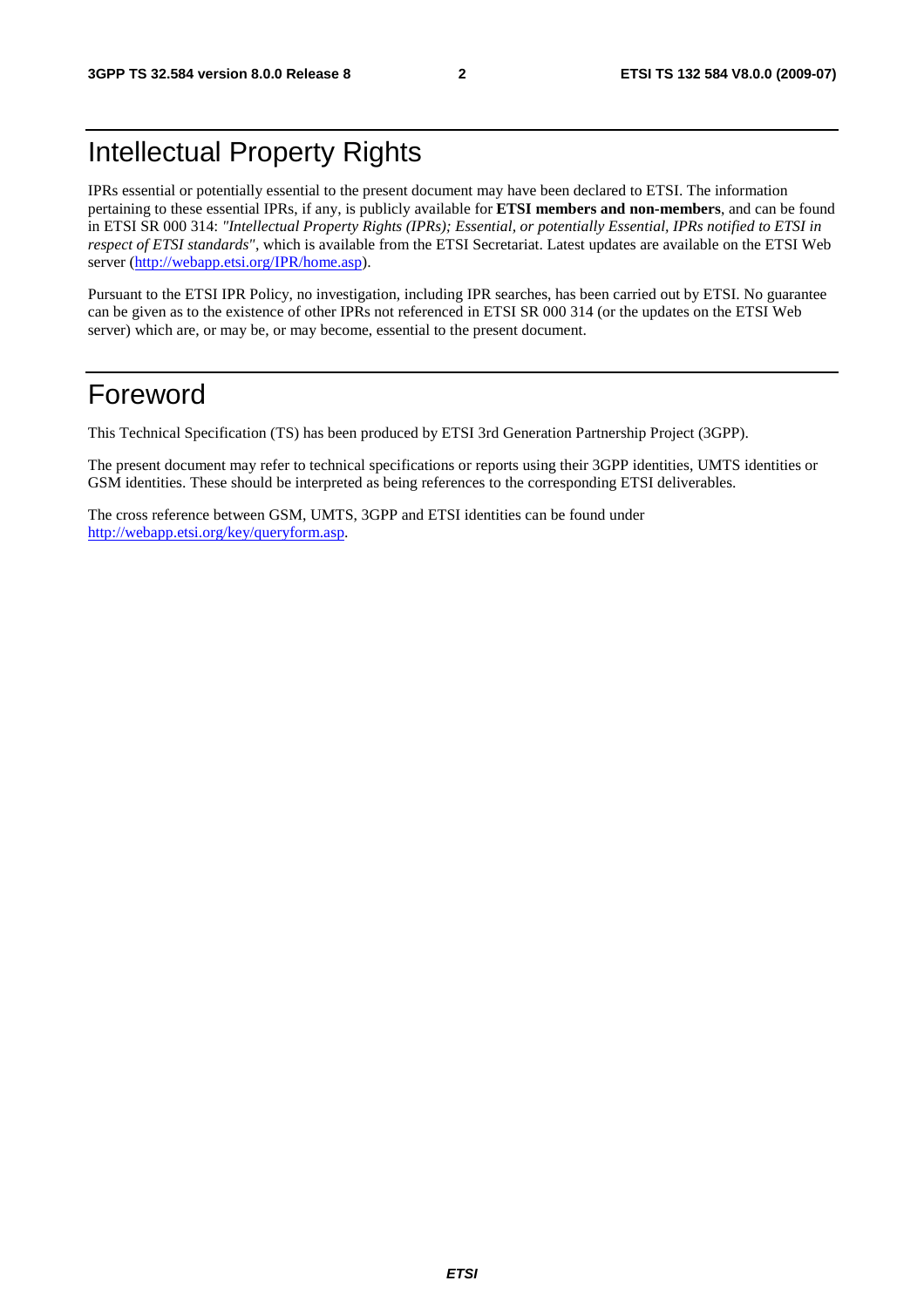$\mathbf{3}$ 

## Contents

| 1                             |
|-------------------------------|
| 2                             |
| 3                             |
| 3.1<br>3.2                    |
| $\overline{4}$                |
| 4.1                           |
| 4.2                           |
| 4.2.1                         |
| 4.2.2                         |
| 4.2.3                         |
| 5                             |
| 5.1                           |
| 5.2                           |
| 5.2.1                         |
| 5.2.2                         |
| 5.2.2                         |
| <b>Annex A (informative):</b> |
| A.1                           |
| A.2                           |
| <b>Annex B (informative):</b> |
| <b>Annex C</b> (informative): |
|                               |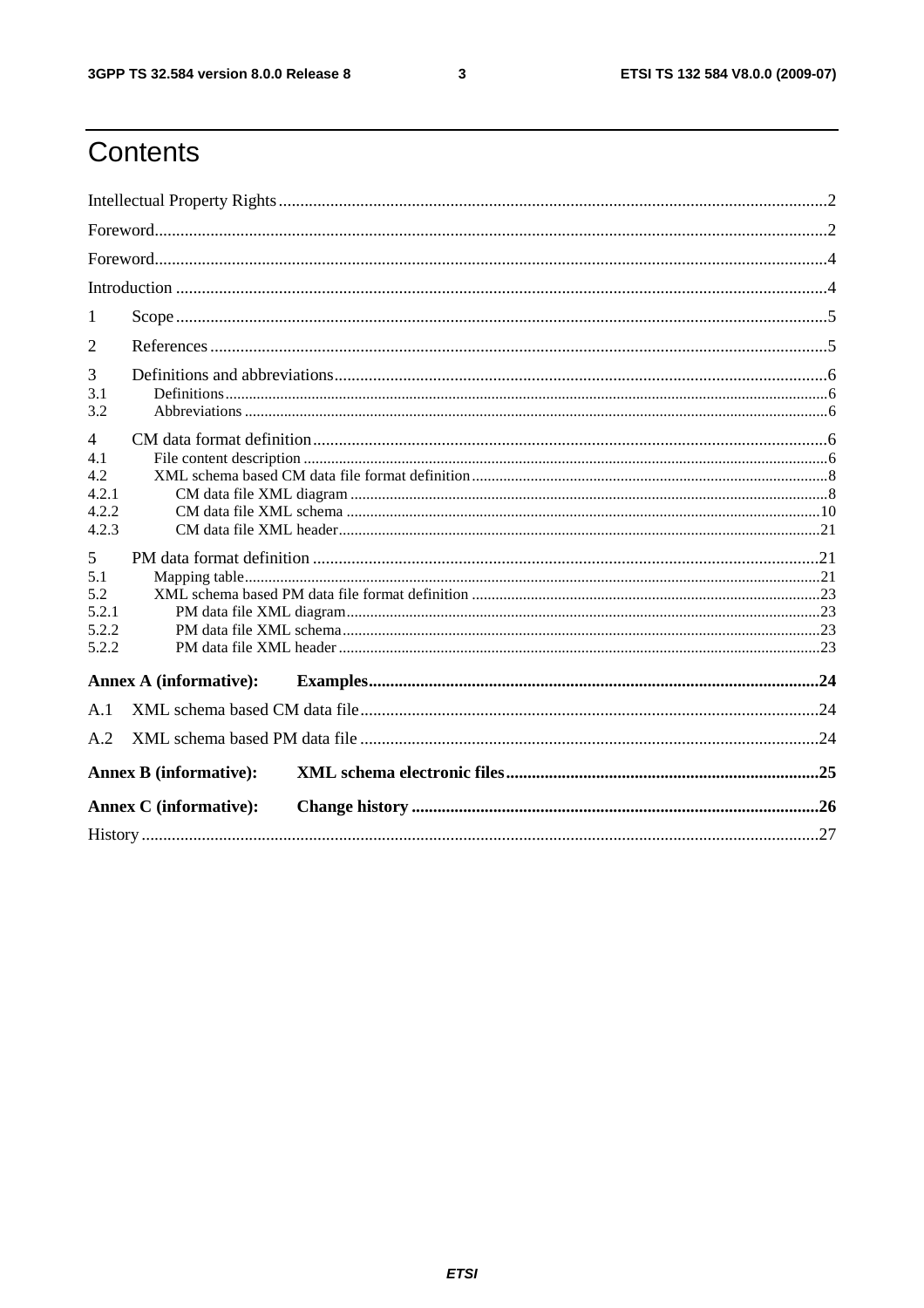### Foreword

This Technical Specification has been produced by the 3<sup>rd</sup> Generation Partnership Project (3GPP).

The contents of the present document are subject to continuing work within the TSG and may change following formal TSG approval. Should the TSG modify the contents of the present document, it will be re-released by the TSG with an identifying change of release date and an increase in version number as follows:

Version x.y.z

where:

- x the first digit:
	- 1 presented to TSG for information;
	- 2 presented to TSG for approval;
	- 3 or greater indicates TSG approved document under change control.
- y the second digit is incremented for all changes of substance, i.e. technical enhancements, corrections, updates, etc.
- z the third digit is incremented when editorial only changes have been incorporated in the document.

### Introduction

The present document is part of a TS-family covering the 3<sup>rd</sup> Generation Partnership Project Technical Specification Group Services and System Aspects, Telecommunication Management; as identified below:

| 32.581: | "Telecommunications management; Home Node B (HNB) Operations, Administration,<br>Maintenance and Provisioning (OAM&P); Concepts and requirements for Type 1 interface HNB<br>to HNB Management System (HMS)" |
|---------|--------------------------------------------------------------------------------------------------------------------------------------------------------------------------------------------------------------|
| 32.582: | "Telecommunications management; Home Node B (HNB) Operations, Administration,<br>Maintenance and Provisioning (OAM&P); Information model for Type 1 interface HNB to HNB<br>Management System (HMS)"         |
| 32.583: | "Telecommunications management; Home Node B (HNB) Operations, Administration,<br>Maintenance and Provisioning (OAM&P); Procedure flows for Type 1 interface HNB to HNB<br>Management System (HMS)"           |
| 32.584: | "Telecommunications management; Home Node B (HNB) Operations, Administration,<br>Maintenance and Provisioning (OAM&P); XML definitions for Type 1 interface HNB to HNB<br>Management System (HMS)"           |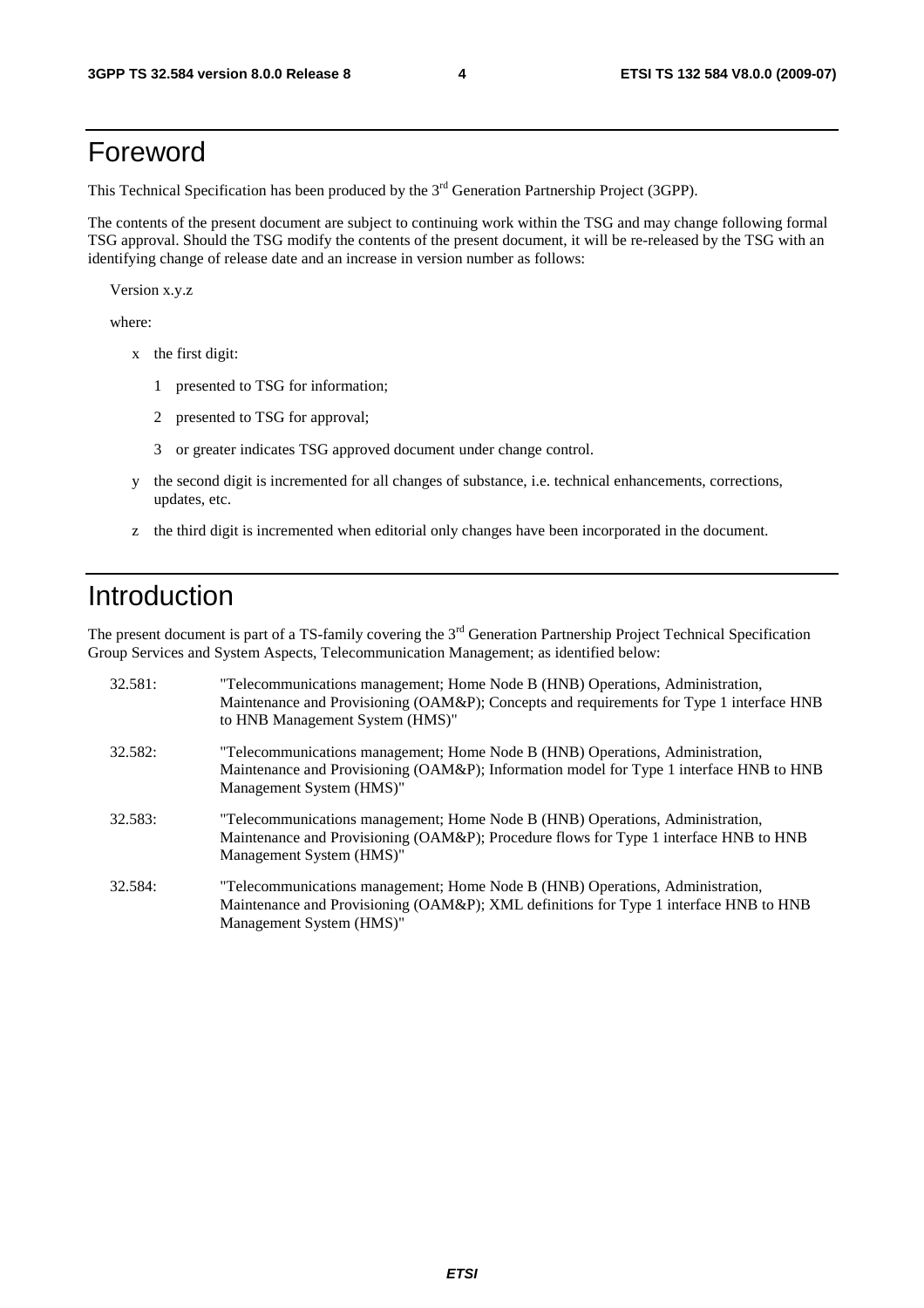### 1 Scope

The present document describes the data format for Configuration Management and Performance Management for Home Node B (HNB). The XML definitions captured in this document shall be met via Type 1 interface between HNB and HNB Management System (HMS).

### 2 References

The following documents contain provisions which, through reference in this text, constitute provisions of the present document.

- References are either specific (identified by date of publication, edition number, version number, etc.) or non-specific.
- For a specific reference, subsequent revisions do not apply.
- For a non-specific reference, the latest version applies. In the case of a reference to a 3GPP document (including a GSM document), a non-specific reference implicitly refers to the latest version of that document *in the same Release as the present document*.
- [1] 3GPP TR 21.905: "Vocabulary for 3GPP Specifications".
- [2] 3GPP TS 32.101: "Telecommunication management; Principles and high level requirements".
- [3] 3GPP TS 32.102: "Telecommunication management; Architecture".
- [4] 3GPP TS 32.300: "Telecommunication management; Configuration Management (CM); Name convention for Managed Objects".
- [6] 3GPP TR R3.020, Home (e)NodeB
- [7] TR-069 Amendment 2, CPE WAN Management Protocol v1.1, Broadband Forum
- [8] 3GPP TS 32.435: "Telecommunication management; Performance measurement: eXtensible Markup Language (XML) file format definition"
- [9] 3GPP TS 32.582: "Telecommunications management; Home Node B (HNB) Operations, Administration, Maintenance and Provisioning (OAM&P); Information model for Type 1 interface HNB to HNB Management System (HMS)"
- [10] W3C REC-xml-20001006: "Extensible Markup Language (XML) 1.0 (Second Edition)".
- [11] W3C REC-xmlschema-0-20010502: "XML Schema Part 0: Primer".
- [12] W3C REC-xmlschema-1-20010502: "XML Schema Part 1: Structures".
- [13] W3C REC-xmlschema-2-20010502: "XML Schema Part 2: Datatypes".
- [14] W3C REC-xml-names-19990114: "Namespaces in XML".
- [15] WT-157, Component Objects for CWMP, Broadband Forum
- [16] TR-098 Amendment 2, "Internet Gateway Device Data Model for TR-069", Broadband Forum
- [17] 3GPP TS 32.622: "Telecommunication management; Configuration Management (CM); Generic network resources Integration Reference Point (IRP): Network Resource Model (NRM)"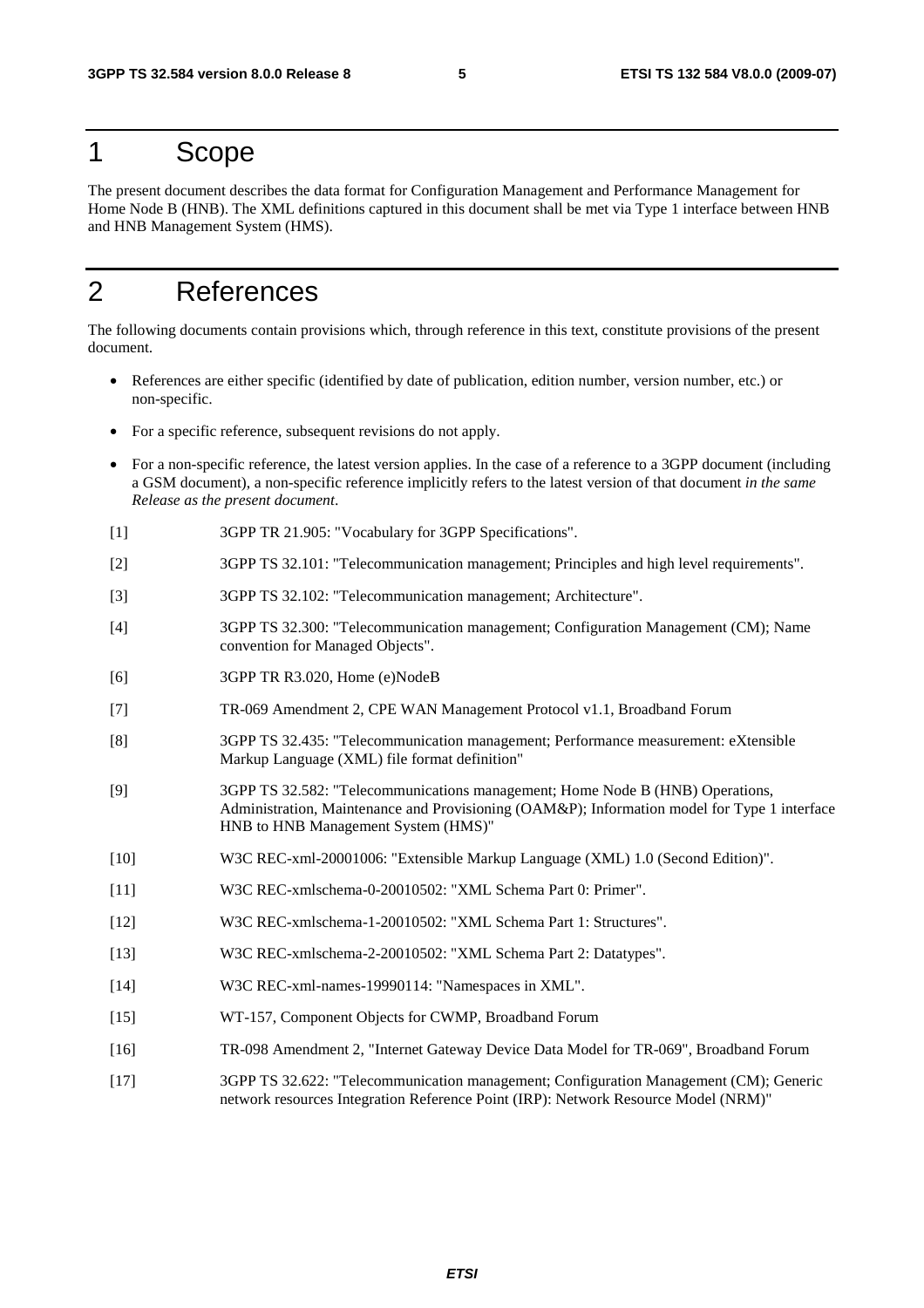## 3 Definitions and abbreviations

### 3.1 Definitions

For the purposes of the present document, the terms and definitions given in TR 21.905 [1] and the following apply. A term defined in the present document takes precedence over the definition of the same term, if any, in TR 21.905 [1].

**Home NodeB, 3G Home NodeB:** These terms, their derivations and abbreviations are used synonymously throughout this document.

### 3.2 Abbreviations

For the purposes of the present document, the abbreviations given in TR 21.905 [1] and the following apply. An abbreviation defined in the present document takes precedence over the definition of the same abbreviation, if any, in TR 21.905 [1].

| DM           | Domain Manager                             |
|--------------|--------------------------------------------|
| EM           | <b>Element Manager</b>                     |
| <b>FFS</b>   | For Further Study                          |
| <b>HNB</b>   | Home Node B                                |
| <b>HMS</b>   | <b>HNB</b> Management System               |
| <b>IP</b>    | Internet Protocol                          |
| <b>LTE</b>   | Long Term Evolution                        |
| <b>MME</b>   | Mobile Management Entity                   |
| <b>NGMN</b>  | <b>Next Generation Mobile Networks</b>     |
| PnP          | Plug and Play                              |
| <b>SAE</b>   | <b>System Architecture Evolution</b>       |
| <b>SON</b>   | <b>Self-Organising Networks</b>            |
| <b>TBD</b>   | To Be Discussed                            |
| <b>UMTS</b>  | Universal Mobile Telecommunications System |
| <b>UTRAN</b> | <b>UMTS Radio Access Network</b>           |
|              |                                            |

## 4 CM data format definition

This clause describes the format of Configuration Management data.

### 4.1 File content description

Table 4.1 lists all the file content items, provides and explanation of the individual items, and maps the file content items to those used in the XML schema based file format definitions. XML tag attributes are useful where data values bind tightly to its parent element. They have been used where appropriate.

| Table 4.1 File Content Description and Mapping of File Content Items to XML tags |  |  |
|----------------------------------------------------------------------------------|--|--|
|                                                                                  |  |  |

| <b>File Content Item</b> | XML schema based<br><b>XML</b> tag | <b>Description</b>                                                                                                                                                                                                                                              |
|--------------------------|------------------------------------|-----------------------------------------------------------------------------------------------------------------------------------------------------------------------------------------------------------------------------------------------------------------|
| configDataCollection     | configDataFile                     | This is the top-level tag, which identifies the file as a collection<br>of config data. The file content is made up of a header<br>("configFileHeader"), the collection of configuration items<br>("configData"), and a configfile footer ("configFileFooter"). |
| configFileHeader         | fileHeader                         | This is the configuration data file header to be inserted in each<br>file. It includes a version indicator, the sendor name, and<br>vendor name of the sending network node.                                                                                    |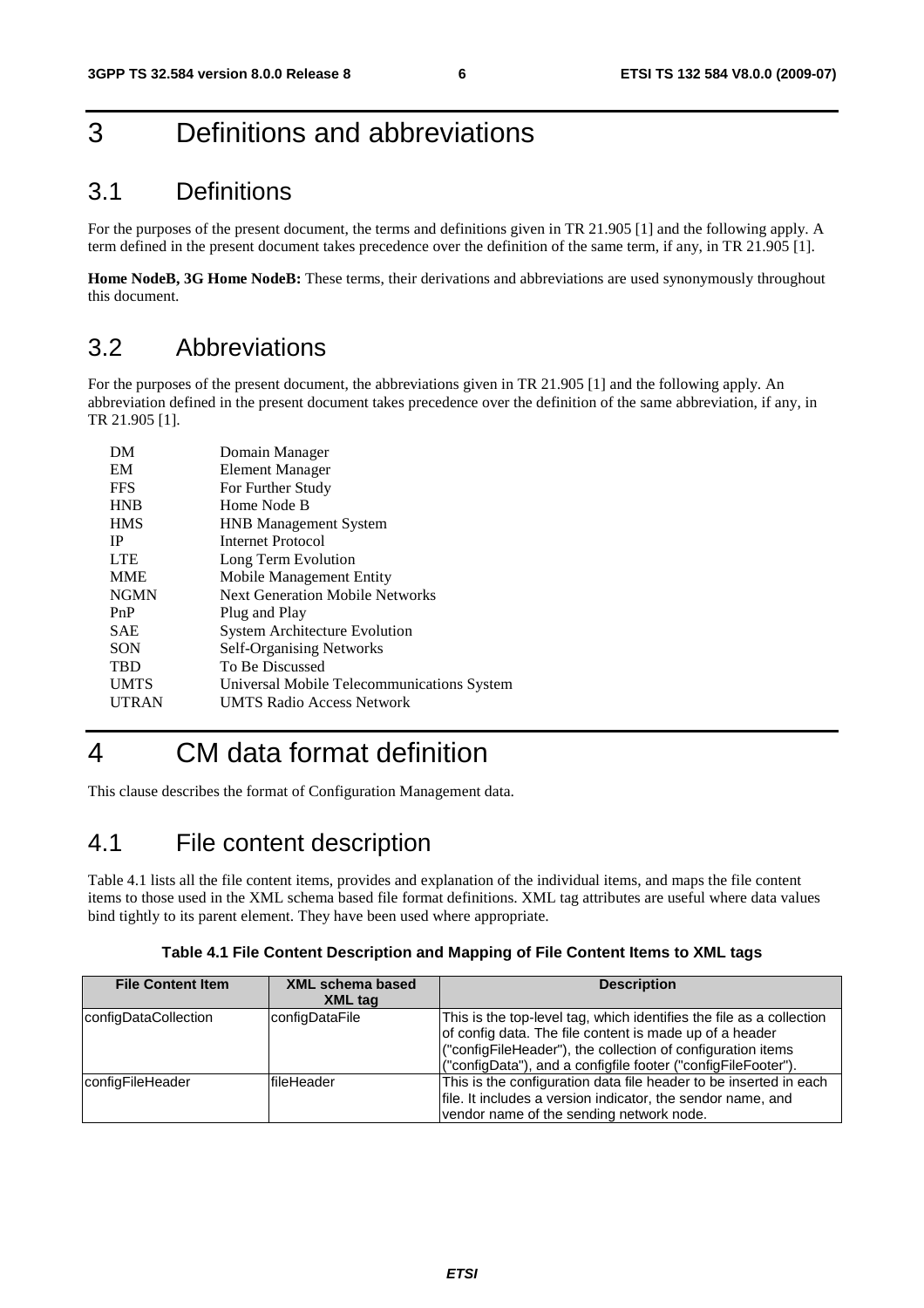| <b>File Content Item</b> | <b>XML schema based</b><br><b>XML tag</b> | <b>Description</b>                                                                                                                                                                                                                                                                                                                                                                                                                                                                                                                                                                                                                                                                                                                                                                              |
|--------------------------|-------------------------------------------|-------------------------------------------------------------------------------------------------------------------------------------------------------------------------------------------------------------------------------------------------------------------------------------------------------------------------------------------------------------------------------------------------------------------------------------------------------------------------------------------------------------------------------------------------------------------------------------------------------------------------------------------------------------------------------------------------------------------------------------------------------------------------------------------------|
| configData               | configData                                | The "configData" construct represents the sequence of zero or<br>more configuration parameter items contained in the file.<br>Each "configData" element contains the name of the NE<br>("nEId"), modifier indicator, and the list of parameters to be<br>created, modified or deleted which pertaining to that NE<br>The "configData" consists of DeviceData, DiagnosticsData,<br>and FAPServiceData                                                                                                                                                                                                                                                                                                                                                                                            |
| configFileFooter         | fileFooter                                | The configuration data file footer to be inserted in each file. It<br>includes a time stamp, which refers to the time when the file is<br>closed for sending to the NE.                                                                                                                                                                                                                                                                                                                                                                                                                                                                                                                                                                                                                         |
| fileFormatVersion        | fileHeader<br>fileFormatVersion           | This parameter identifies the file format version applied by the<br>sender. The format version defined in the present document<br>shall be the abridged number and version of this 3GPP<br>document (see below).<br>The abridged number and version of a 3GPP document is<br>constructed from its version specific full reference "3GPP []<br>(yyyy-mm)" by:<br>- removing the leading "3GPP TS"<br>removing everything including and after the version third digit,<br>representing editorial only changes, together with its<br>preceding dot character<br>from the resulting string, removing leading and trailing white<br>space, replacing every multi character white space by a<br>single space character and changing the case of all<br>characters to uppercase.<br>e.g. "32.584 V8.0" |
| senderName               | fileHeader senderName                     | The senderName uniquely identifies the NE or EM that<br>assembled this alarm reporting file by its Distinguished Name<br>(DN), according to the definitions in 3GPP TS 32.300 [4]. In the<br>case of the NE-based approach, it is identical to the sender's<br>"nEDistinguishedName".                                                                                                                                                                                                                                                                                                                                                                                                                                                                                                           |
| vendorName               | fileHeader vendorName                     | The "vendorName" identifies the vendor of the equipment that<br>provided the measurement file. The string may be empty (i.e.<br>string size =0) if the "vendorName" is not configured in the<br>sender.<br>For the XML schema based XML format, XML attribute<br>specification "vendorName" may be absent in case the<br>"vendorName" is not configured in the sender.                                                                                                                                                                                                                                                                                                                                                                                                                          |
| neld                     | managedElement                            | The unique identification of the NE in the system. It includes<br>the user name ("nEUserName"), the distinguished name<br>("nEDistinguishedName") and the software version<br>("nESoftwareVersion") of the NE.                                                                                                                                                                                                                                                                                                                                                                                                                                                                                                                                                                                  |
| neUserName               | managedElement<br>userLabel               | This is the user definable name ("userLabel") defined for the<br>NE in 3GPP TS 32.622 [17]. The string may be empty (i.e.<br>string size =0) if the "nEUserName" is not configured in the CM<br>applications.<br>For the XML schema based XML format, XML attribute<br>specification "userLabel" may be absent in case the<br>"nEUserName" is not configured in the CM applications.                                                                                                                                                                                                                                                                                                                                                                                                            |
| neDistinguishedName      | managedElement localDn                    | This is the Distinguished Name (DN) defined for the NE in<br>3GPP TS 32.300 [4]. It is unique across an operator's 3G<br>network. The string may be empty (i.e. string size =0) if the<br>"nEDistinguishedName" is not configured in the CM<br>applications.<br>For the XML schema based XML format, the DN is split into<br>the DN prefix and the Local DN (LDN) (see 3GPP TS 32.300<br>[4]). XML attribute specification "localDn" may be absent in<br>case the LDN is not configured in the CM applications.                                                                                                                                                                                                                                                                                 |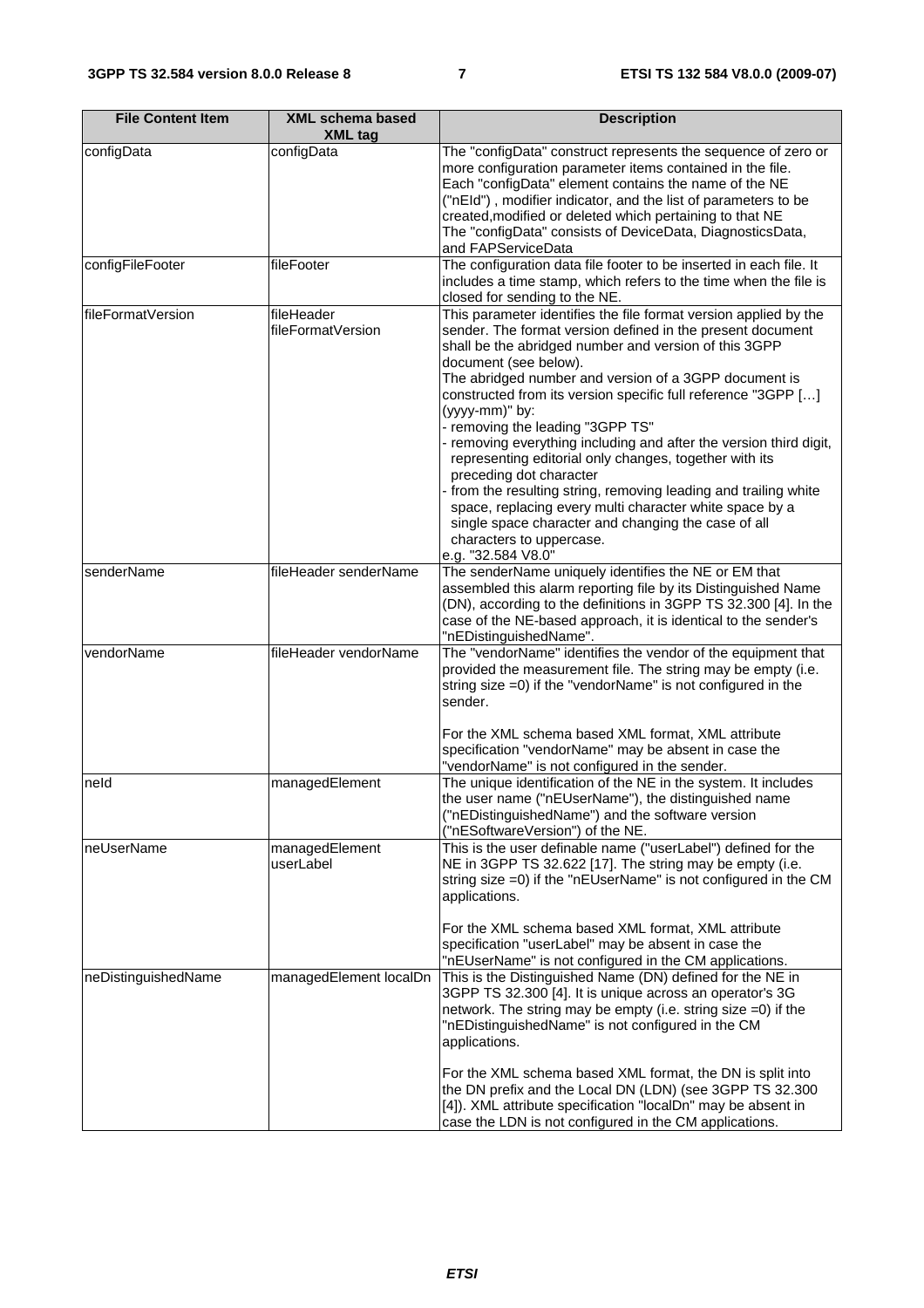| <b>File Content Item</b> | XML schema based                                                                                                                                                                                                                                                                                 | <b>Description</b>                                                                                                                                                                                                                                                                                                                                                                                                                  |
|--------------------------|--------------------------------------------------------------------------------------------------------------------------------------------------------------------------------------------------------------------------------------------------------------------------------------------------|-------------------------------------------------------------------------------------------------------------------------------------------------------------------------------------------------------------------------------------------------------------------------------------------------------------------------------------------------------------------------------------------------------------------------------------|
|                          | <b>XML tag</b>                                                                                                                                                                                                                                                                                   |                                                                                                                                                                                                                                                                                                                                                                                                                                     |
| IneSoftwareVersion       | managedElement<br>swVersion                                                                                                                                                                                                                                                                      | This is the software version ("swVersion") defined for the NE<br>in 3GPP TS 32.622 [17].<br>This is an optional parameter which allows post-processing<br>systems to take care of vendor specific measurements<br>modified between software versions.<br>For the XML schema based XML format, XML attribute<br>specification "swVersion" may be absent in case the<br>"nESoftwareVersion" is not configured in the CM applications. |
| Modifier                 | configData modifier                                                                                                                                                                                                                                                                              | This element is present if the HMS is required to inform the NE<br>whether the parameter information should be used to create,<br>update or delete the configuration data on the NE.<br>If not present the NE will assume the modification action is<br>update                                                                                                                                                                      |
| <b>HNBDataParameters</b> | configData DeviceInfo<br>configData<br><b>ManagementServer</b><br>configData Time<br><b>FAPService DNPrefix</b><br><b>FAPService FAPControl</b><br><b>FAPService AccessMgmt</b><br><b>FAPService CellConfig</b><br><b>FAPService Transport</b><br><b>FAPService REM</b><br><b>FAPService GPS</b> | These elements are present if the HMS requires to modify the<br>specific configuration parameters<br>The XML file format definitions implement the configuration<br>structure and parameter definitions defined in broadband<br>forum 3GPP TS 32.582 [9] and TR-098 Amendment 2 [16].                                                                                                                                               |
| timestamp                | fileFooter dataTime                                                                                                                                                                                                                                                                              |                                                                                                                                                                                                                                                                                                                                                                                                                                     |

A vendor MAY extend the standardized parameter list with vendor-specific parameters and objects. Vendor-specific parameters and objects MAY be defined either in a separate naming hierarchy or within the standardized naming hierarchy of the XML File Format.

The name of a vendor-specific parameter or object not contained within another vendor-specific object MUST have the following form to align with the Vendor Specific Parameter Definition of TR-098 Amendment 2 [16].

• X <VENDOR> VendorSpecificName

### 4.2 XML schema based CM data file format definition

### 4.2.1 CM data file XML diagram

Figure 4.1 describes the XML element structure of the CM data file.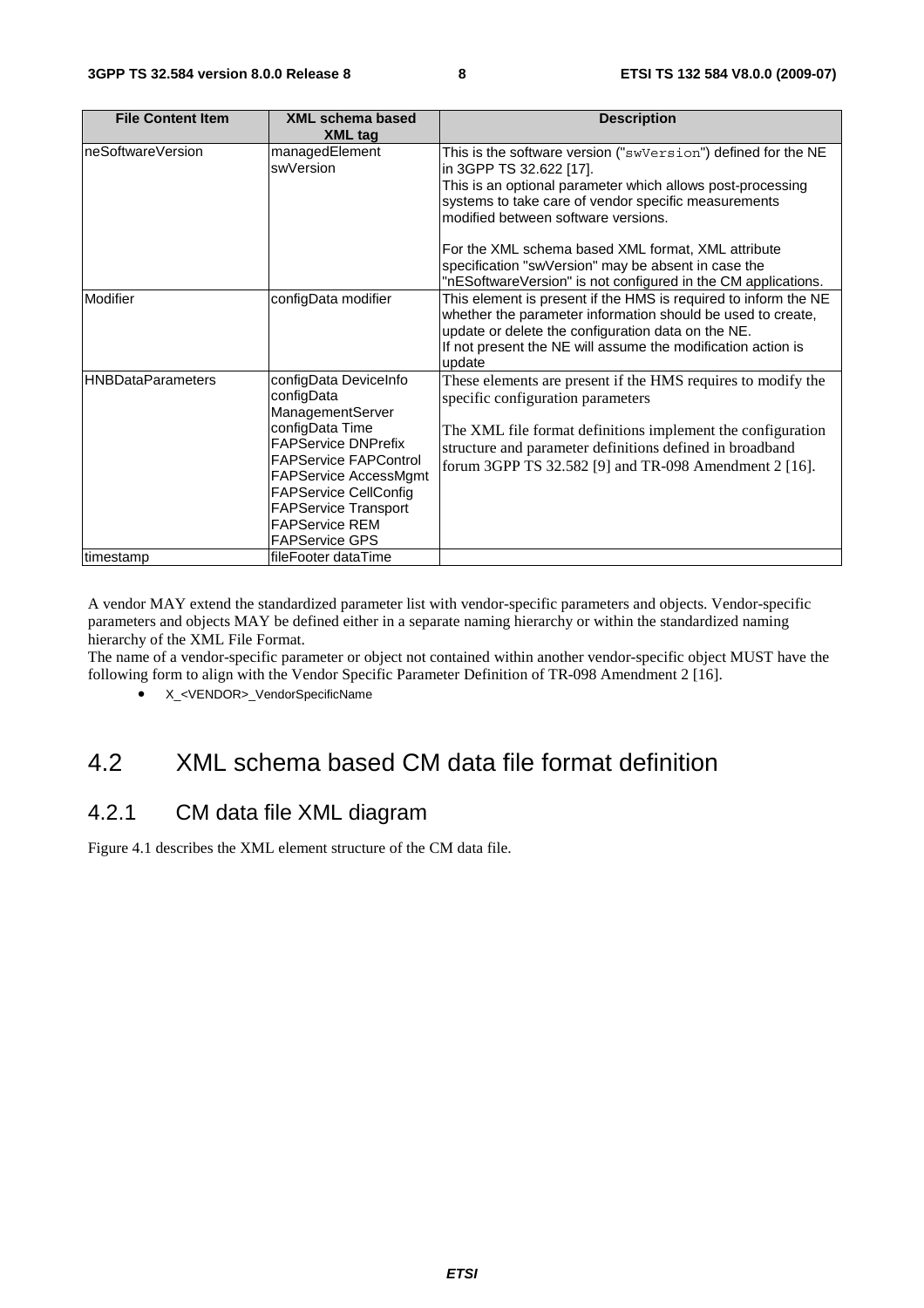

**Figure 4.1: XML diagram of the configuration data file**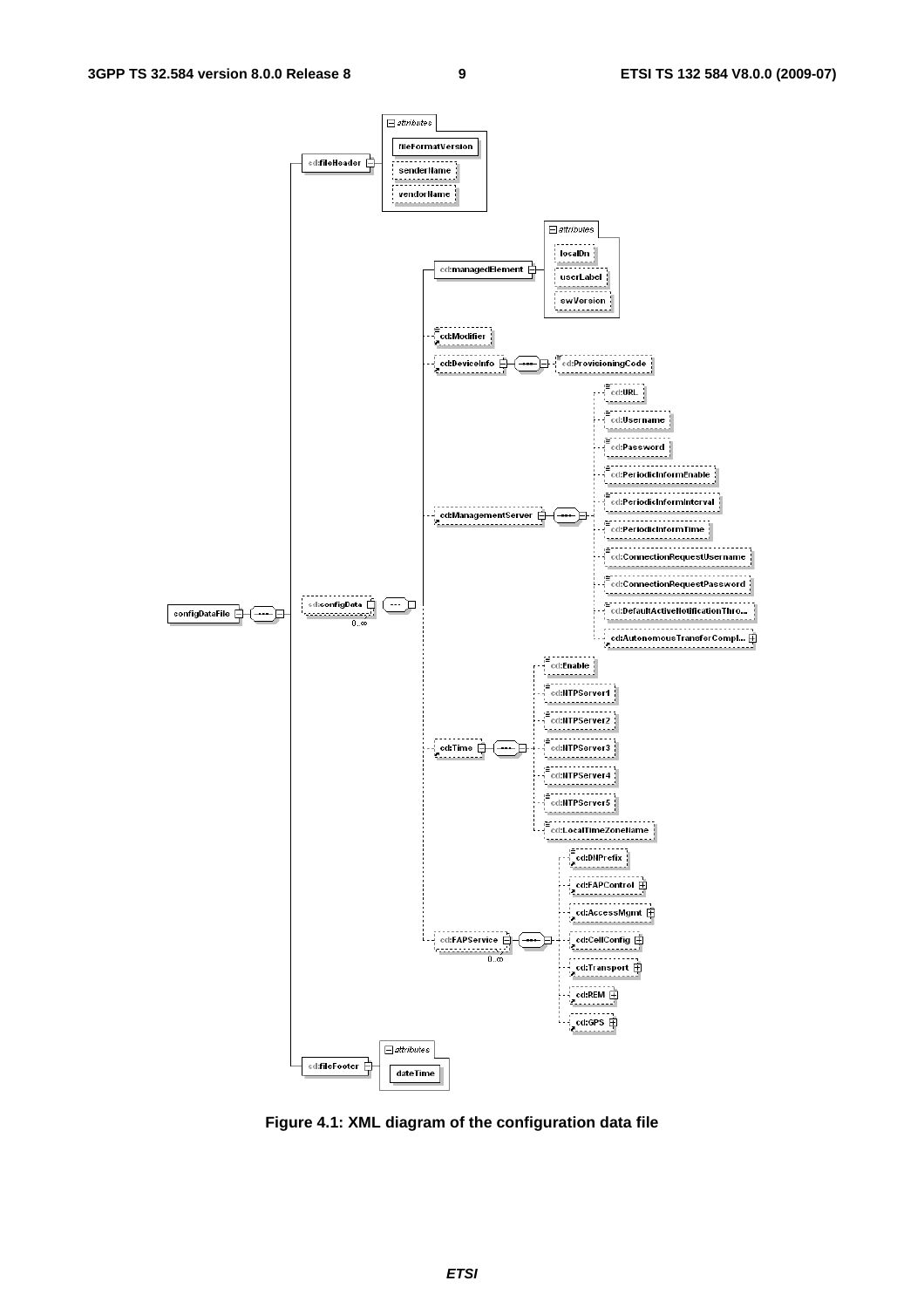### 4.2.2 CM data file XML schema

The following XML schema configData.xsd is the schema for CM data XML files:

```
<?xml version="1.0" encoding="UTF-8"?> 
<! - -
   3GPP TS 32.584 Configuration Data XML file format definition 
   data file XML schema 
  configData.xsd 
--> 
<schema xmlns:cd="http://www.3gpp.org/ftp/specs/archive/32_series/32.584#configData" 
xmlns="http://www.w3.org/2001/XMLSchema" 
targetNamespace="http://www.3gpp.org/ftp/specs/archive/32_series/32.584#configData" 
elementFormDefault="qualified"> 
     <!-- Config data XML elements --> 
     <element name="AccessMode"> 
         <simpleType> 
              <restriction base="string"> 
                  <enumeration value="Open Access"/> 
                  <enumeration value="Closed Access"/> 
                  <enumeration value="Hybrid Access"/> 
              </restriction> 
         </simpleType> 
     </element> 
     <element name="BandIndicator"> 
         <simpleType> 
              <restriction base="string"> 
                  <enumeration value="GSM 850"/> 
                  <enumeration value="GSM 900"/> 
                  <enumeration value="DCS 1800"/> 
                  <enumeration value="PCS 1900"/> 
              </restriction> 
         </simpleType> 
     </element> 
     <element name="InServiceHandling"> 
         <simpleType> 
              <restriction base="string"> 
                  <enumeration value="Immediate"/> 
                  <enumeration value="Delayed"/> 
              </restriction> 
         </simpleType> 
     </element> 
     <element name="MeasurementQuantity-Inter"> 
         <simpleType> 
              <restriction base="string"> 
                  <enumeration value="CPICH Ec/No"/> 
                  <enumeration value="CPICH RSCP"/> 
              </restriction> 
          </simpleType> 
     </element> 
     <element name="MeasurementQuantity-Intra"> 
         <simpleType> 
              <restriction base="string"> 
                  <enumeration value="CPICH Ec/No"/> 
                  <enumeration value="CPICH RSCP"/> 
                  <enumeration value="Pathloss"/> 
              </restriction> 
         </simpleType> 
     </element> 
     <element name="Modifier"> 
         <simpleType> 
              <restriction base="string"> 
                  <enumeration value="create"/> 
                  <enumeration value="delete"/> 
                  <enumeration value="update"/> 
              </restriction> 
          </simpleType> 
     </element> 
     <element name="NonCSGUEAccessDecision"> 
         <simpleType> 
              <restriction base="string"> 
                  <enumeration value="Local"/> 
                  <enumeration value="Query FAP-GW"/> 
                  <enumeration value="By Core"/> 
              </restriction> 
          </simpleType>
```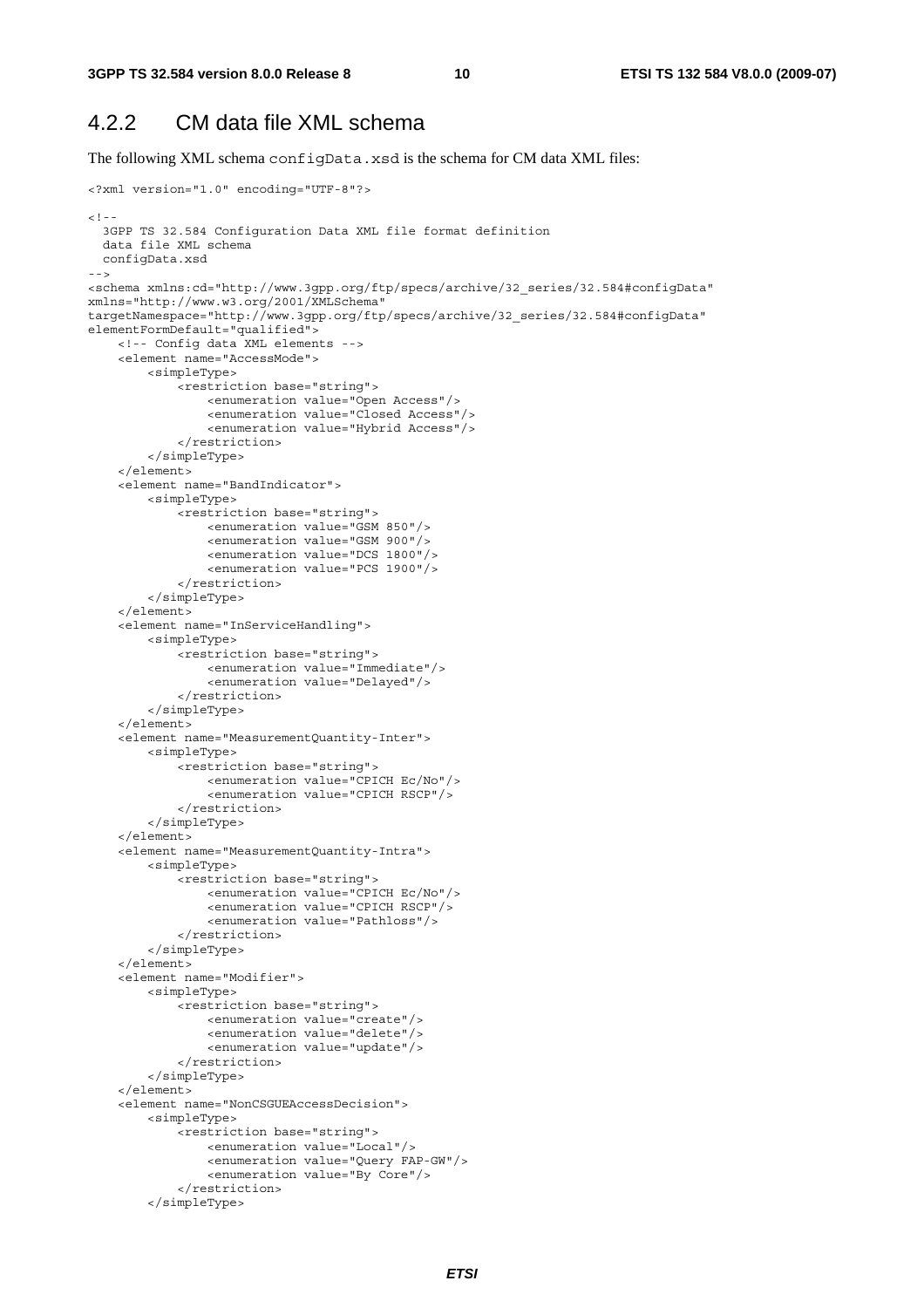### **3GPP TS 32.584 version 8.0.0 Release 8 11 ETSI TS 132 584 V8.0.0 (2009-07)**

```
 </element> 
 <element name="NonHCSTCRMax"> 
     <simpleType> 
         <restriction base="string"> 
              <enumeration value="not used"/> 
              <enumeration value="30"/> 
              <enumeration value="60"/> 
              <enumeration value="120"/> 
              <enumeration value="180"/> 
              <enumeration value="240"/> 
         </restriction> 
     </simpleType> 
 </element> 
 <element name="NonHCSTCRMaxHyst"> 
     <simpleType> 
         <restriction base="string"> 
              <enumeration value="not used"/> 
              <enumeration value="10"/> 
              <enumeration value="20"/> 
              <enumeration value="30"/> 
              <enumeration value="40"/> 
              <enumeration value="50"/> 
              <enumeration value="60"/> 
              <enumeration value="70"/> 
         </restriction> 
     </simpleType> 
 </element> 
 <element name="NumberOfPSCs"> 
     <simpleType> 
         <restriction base="string"> 
              <enumeration value="5"/> 
              <enumeration value="10"/> 
              <enumeration value="15"/> 
              <enumeration value="20"/> 
              <enumeration value="30"/> 
              <enumeration value="40"/> 
              <enumeration value="50"/> 
              <enumeration value="64"/> 
              <enumeration value="80"/> 
              <enumeration value="120"/> 
              <enumeration value="160"/> 
              <enumeration value="256"/> 
              <enumeration value="alltherest"/> 
              <enumeration value="spare3"/> 
              <enumeration value="spare2"/> 
              <enumeration value="spare1"/> 
         </restriction> 
     </simpleType> 
 </element> 
 <element name="PLMNType"> 
     <simpleType> 
         <restriction base="string"> 
              <enumeration value="GSM-MAP"/> 
              <enumeration value="ANSI-41"/> 
         </restriction> 
     </simpleType> 
 </element> 
 <element name="QualityMeasureCPICH"> 
     <simpleType> 
         <restriction base="string"> 
              <enumeration value="Ec/No"/> 
              <enumeration value="RSCP"/> 
         </restriction> 
     </simpleType> 
\epsilon/element>
 <element name="TCRMax"> 
     <simpleType> 
         <restriction base="string"> 
              <enumeration value="not used"/> 
              <enumeration value="30"/> 
              <enumeration value="60"/> 
              <enumeration value="120"/> 
              <enumeration value="180"/> 
              <enumeration value="240"/> 
          </restriction> 
     </simpleType> 
 </element>
```

```
 <element name="TCRMaxHyst">
```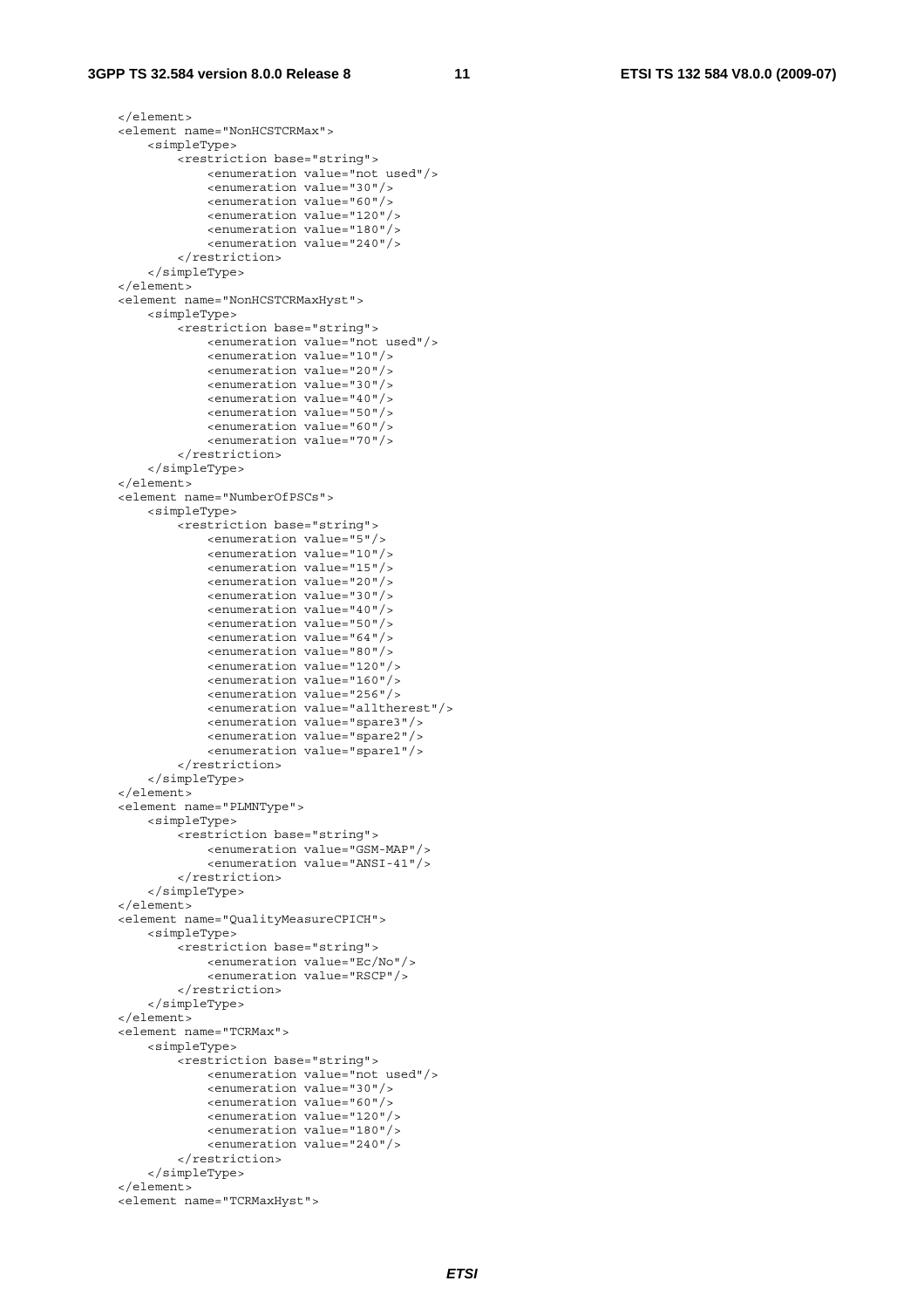<simpleType>

```
 <restriction base="string"> 
                 <enumeration value="not used"/> 
                 <enumeration value="10"/> 
                 <enumeration value="20"/> 
                 <enumeration value="30"/> 
                 <enumeration value="40"/> 
                 <enumeration value="50"/> 
                 <enumeration value="60"/> 
                 <enumeration value="70"/> 
             </restriction> 
         </simpleType> 
    </element> 
    <element name="TransferTypeFilter"> 
         <simpleType> 
             <restriction base="string"> 
                 <enumeration value="Upload"/> 
                 <enumeration value="Download"/> 
                 <enumeration value="Both"/> 
             </restriction> 
         </simpleType> 
    </element> 
    <element name="DeviceInfo"> 
         <complexType> 
             <sequence> 
                 <element name="ProvisioningCode" type="string" minOccurs="0"/> 
             </sequence> 
         </complexType> 
    </element> 
    <element name="AutonomousTransferCompletePolicy"> 
        <complexType> 
             <sequence> 
                .<br><element name="Enable" type="boolean" minOccurs="0"/>
                 <element ref="cd:TransferTypeFilter" minOccurs="0"/> 
                 <element name="FileTypeFilter" type="string" minOccurs="0"/> 
             </sequence> 
         </complexType> 
    </element> 
    <element name="ManagementServer"> 
         <complexType> 
             <sequence> 
                -<br><element name="URL" type="string" minOccurs="0"/>
                 <element name="Username" type="string" minOccurs="0"/> 
                 <element name="Password" type="string" minOccurs="0"/> 
                 <element name="PeriodicInformEnable" type="boolean" minOccurs="0"/> 
                 <element name="PeriodicInformInterval" type="unsignedInt" minOccurs="0"/> 
                 <element name="PeriodicInformTime" type="dateTime" minOccurs="0"/> 
                 <element name="ConnectionRequestUsername" type="string" minOccurs="0"/> 
                 <element name="ConnectionRequestPassword" type="string" minOccurs="0"/> 
                 <element name="DefaultActiveNotificationThrottle" type="unsignedInt" minOccurs="0"/> 
                 <element ref="cd:AutonomousTransferCompletePolicy" minOccurs="0"/> 
             </sequence> 
         </complexType> 
     </element> 
    <element name="Time"> 
         <complexType> 
             <sequence> 
                 <element name="Enable" type="boolean" minOccurs="0"/> 
 <element name="NTPServer1" type="string" minOccurs="0"/> 
 <element name="NTPServer2" type="string" minOccurs="0"/> 
                 <element name="NTPServer3" type="string" minOccurs="0"/> 
                 <element name="NTPServer4" type="string" minOccurs="0"/> 
                 <element name="NTPServer5" type="string" minOccurs="0"/> 
                 <element name="LocalTimeZoneName" type="string" minOccurs="0"/> 
             </sequence> 
         </complexType> 
     </element> 
    <element name="DNPrefix" type="string"/> 
    <element name="Gateway"> 
         <complexType> 
             <sequence> 
                 <element name="SecGWServer1" type="string" minOccurs="0"/> 
                 <element name="SecGWServer2" type="string" minOccurs="0"/> 
 <element name="SecGWServer3" type="string" minOccurs="0"/> 
 <element name="FAPGWServer1" type="string" minOccurs="0"/> 
                 <element name="FAPGWServer2" type="string" minOccurs="0"/> 
                 <element name="FAPGWServer3" type="string" minOccurs="0"/> 
                 <element name="FAPGWPort" type="unsignedInt" minOccurs="0"/>
```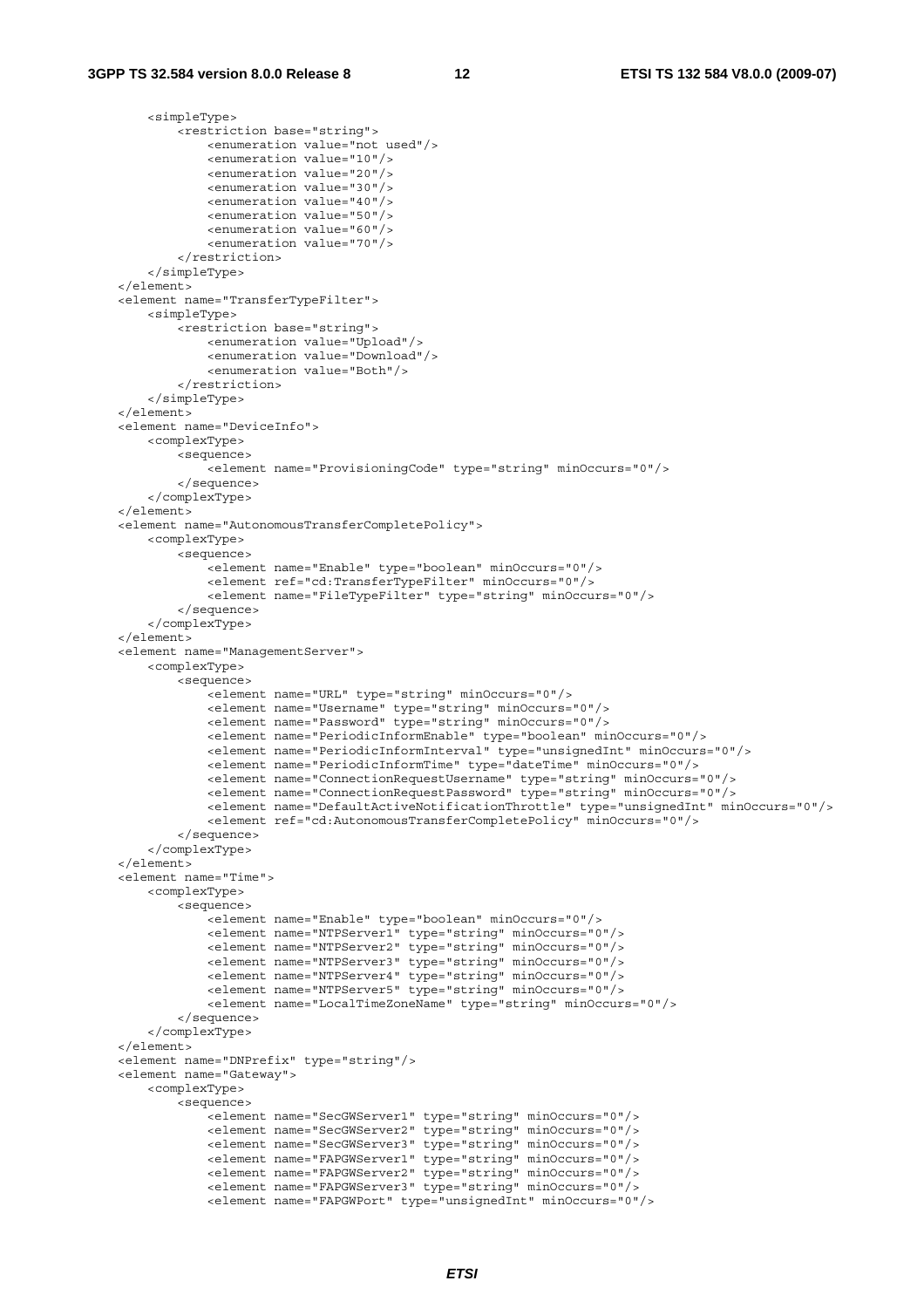```
 </sequence> 
     </complexType> 
 </element> 
 <element name="SelfConfig"> 
     <complexType> 
         <sequence> 
            -<br>-<element name="UARFCNSelfConfigEnable" type="boolean" minOccurs="0"/>
             <element name="PrimaryScramblingCodeSelfConfigEnable" type="boolean" minOccurs="0"/> 
             <element name="MaxFAPTxPowerSelfConfigEnable" type="boolean" minOccurs="0"/> 
              <element name="PCPICHPowerSelfConfigEnable" type="boolean" minOccurs="0"/> 
             <element name="MaxULTxPowerSelfConfigEnable" type="boolean" minOccurs="0"/> 
             <element name="LACRACURASelfConfigEnable" type="boolean" minOccurs="0"/> 
             <element name="NeighborListSelfConfigEnable" type="boolean" minOccurs="0"/> 
             <element name="CellReSelectionSelfConfigEnable" type="boolean" minOccurs="0"/> 
             <element name="IntraFreqMeasSelfConfigEnable" type="boolean" minOccurs="0"/> 
             <element name="InterFreqMeasSelfConfigEnable" type="boolean" minOccurs="0"/> 
             <element name="InterRATMeasSelfConfigEnable" type="boolean" minOccurs="0"/> 
              <element name="UEInternalMeasConfigEnable" type="boolean" minOccurs="0"/> 
         </sequence> 
     </complexType> 
 </element> 
 <element name="UMTS"> 
     <complexType> 
         <sequence> 
            .<br><element ref="cd:SelfConfig" minOccurs="0"/>
              <element ref="cd:Gateway" minOccurs="0"/> 
         </sequence> 
     </complexType> 
 </element> 
 <element name="AdminState" type="boolean"/> 
 <element name="SelfConfigEvents" type="string"/> 
 <element name="EnclosureTamperingDetected" type="boolean"/> 
 <element name="FAPControl"> 
     <complexType> 
         <sequence> 
             <element ref="cd:AdminState" minOccurs="0"/> 
             <element ref="cd:SelfConfigEvents" minOccurs="0"/> 
             <element ref="cd:EnclosureTamperingDetected" minOccurs="0"/> 
             <element ref="cd:UMTS" minOccurs="0"/> 
         </sequence> 
     </complexType> 
 </element> 
 <element name="CSGMembershipDeterminedLocally" type="boolean"/> 
 <element name="HNBIdentifier" type="string"/> 
 <element name="HomeZoneName" type="string"/> 
 <element name="MaxConcurrentCSGUsers" type="integer"/> 
 <element name="CSGID" type="unsignedInt"/> 
 <element name="AccessControlList" type="string"/> 
 <element name="MemberDetail"> 
     <complexType> 
         <sequence> 
             <element name="Enable" type="boolean" minOccurs="0"/> 
              <element name="IMSI" type="string" minOccurs="0"/> 
              <element name="MSISDN" type="string" minOccurs="0"/> 
             <element name="MembershipExpires" type="dateTime" minOccurs="0"/> 
         </sequence> 
     </complexType> 
 </element> 
 <element name="AccessMgmt"> 
     <complexType> 
         <sequence> 
             <element ref="cd:AccessMode" minOccurs="0"/> 
              <element ref="cd:NonCSGUEAccessDecision" minOccurs="0"/> 
             <element ref="cd:CSGMembershipDeterminedLocally" minOccurs="0"/> 
             <element ref="cd:HNBIdentifier" minOccurs="0"/> 
             <element ref="cd:HomeZoneName" minOccurs="0"/> 
              <element ref="cd:MaxConcurrentCSGUsers" minOccurs="0"/> 
             <element ref="cd:CSGID" minOccurs="0"/> 
             <element ref="cd:AccessControlList" minOccurs="0"/> 
              <element ref="cd:MemberDetail" minOccurs="0" maxOccurs="unbounded"/> 
         </sequence> 
     </complexType> 
 </element> 
 <element name="CN"> 
     <complexType> 
         <sequence> 
            -<br><element ref="cd:PLMNTvpe" minOccurs="0"/>
              <element name="PLMNID" type="string" minOccurs="0"/>
```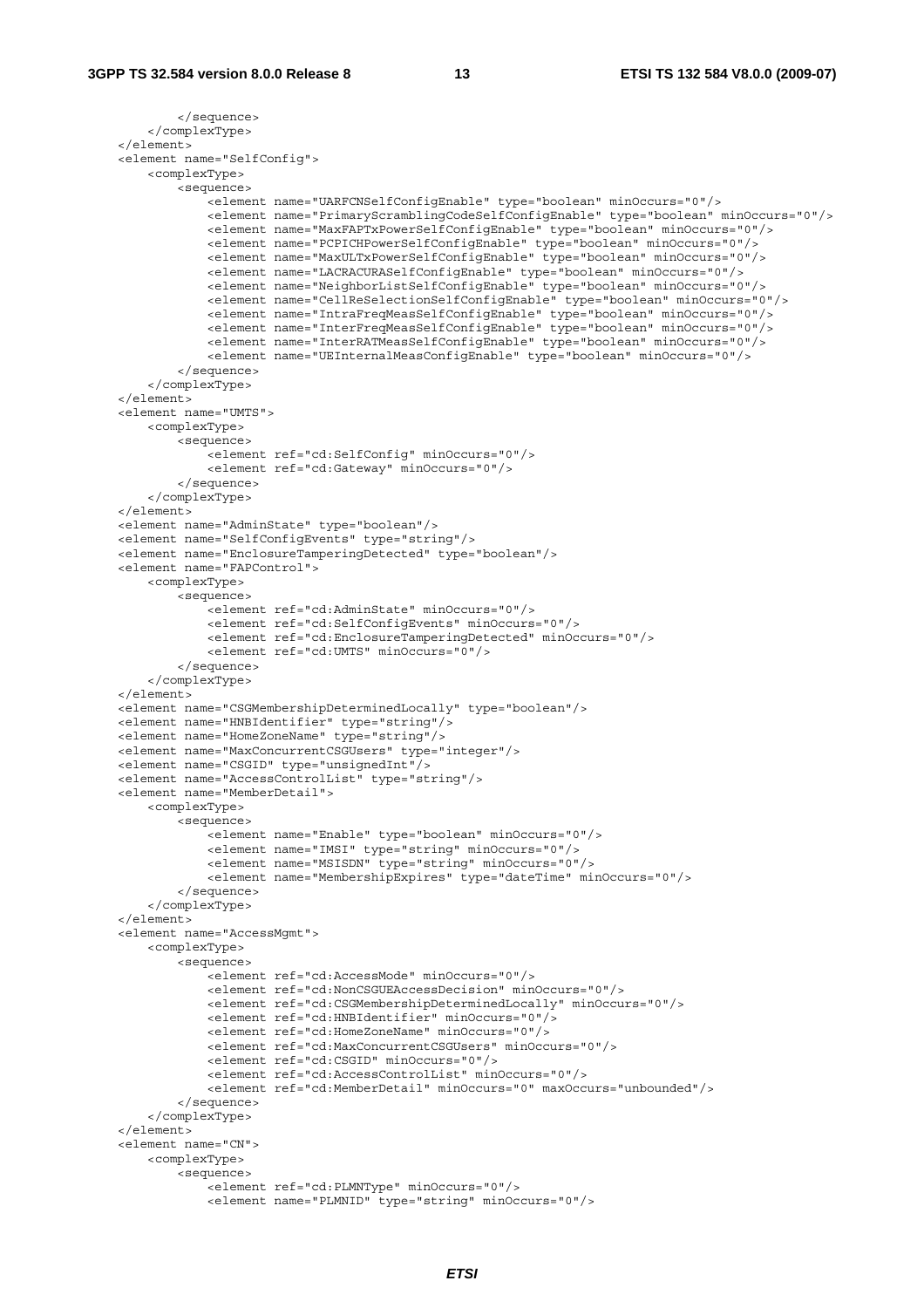### **3GPP TS 32.584 version 8.0.0 Release 8 14 ETSI TS 132 584 V8.0.0 (2009-07)**

```
 <element name="EquivPLMNID" type="string" minOccurs="0"/> 
                 <element name="SAC" type="unsignedInt" minOccurs="0"/> 
                 <element name="LACRAC" type="string" minOccurs="0"/> 
                 <element name="CSDomain" minOccurs="0"> 
                      <complexType> 
                          <sequence> 
                              <element name="T3212" type="unsignedInt" minOccurs="0"/> 
                              <element name="IMSIAttachDetachEnable" type="boolean" minOccurs="0"/> 
                          </sequence> 
                      </complexType> 
                 </element> 
                 <element name="PSDomain" minOccurs="0"> 
                      <complexType> 
                          <sequence> 
                              <element name="NetworkModeOperationCombined" type="boolean" 
minOccurs="0"/> 
                          </sequence> 
                      </complexType> 
                 </element> 
             </sequence> 
         </complexType> 
     </element> 
     <element name="CSG"> 
         <complexType> 
             <sequence> 
                 <element name="UARFCNDLList" type="string" minOccurs="0"/> 
                 <element name="CSGPSCSplitInfo" minOccurs="0"> 
                      <complexType> 
                          <sequence> 
                             .<br><element name="StartPSCRange1Coefficient" type="unsignedInt"
minOccurs="0"/> 
                              <element ref="cd:NumberOfPSCs" minOccurs="0"/> 
                              <element name="PSCRange2Offset" type="unsignedInt" minOccurs="0"/> 
                          </sequence> 
                      </complexType> 
                 </element> 
             </sequence> 
         </complexType> 
     </element> 
     <element name="CellSelection"> 
         <complexType> 
             <sequence> 
                 <element ref="cd:QualityMeasureCPICH" minOccurs="0"/> 
                 <element name="QqualMin" type="integer" minOccurs="0"/> 
                 <element name="QqualMinOffset" type="unsignedInt" minOccurs="0"/> 
                 <element name="QRxLevMin" type="integer" minOccurs="0"/> 
                 <element name="DeltaQRxLevMin" type="integer" minOccurs="0"/> 
                 <element name="QRxLevMinOffset" type="unsignedInt" minOccurs="0"/> 
 <element name="QHyst1s" type="unsignedInt" minOccurs="0"/> 
 <element name="QHyst2s" type="unsignedInt" minOccurs="0"/> 
 <element name="TReselections" type="unsignedInt" minOccurs="0"/> 
 <element name="SIntrasearch" type="integer" minOccurs="0"/> 
                 <element name="SIntersearch" type="integer" minOccurs="0"/> 
                 <element name="SSearchHCS" type="integer" minOccurs="0"/> 
                 <element name="SSearchRAT" type="integer" minOccurs="0"/> 
                 <element name="SHCSRAT" type="integer" minOccurs="0"/> 
                 <element name="SLimitSearchRAT" type="integer" minOccurs="0"/> 
                 <element ref="cd:NonHCSTCRMax" minOccurs="0"/> 
                 <element name="NonHCSNCR" type="unsignedInt" minOccurs="0"/> 
                 <element ref="cd:NonHCSTCRMaxHyst" minOccurs="0"/> 
                 <element name="QHCS" type="unsignedInt" minOccurs="0"/> 
                 <element name="UseOfHCS" type="boolean" minOccurs="0"/> 
                 <element name="HCSPrio" type="unsignedInt" minOccurs="0"/> 
                 <element ref="cd:TCRMax" minOccurs="0"/> 
                 <element name="NCR" type="unsignedInt" minOccurs="0"/> 
                 <element ref="cd:TCRMaxHyst" minOccurs="0"/> 
                 <element name="UETxPwrMaxRACH" type="integer" minOccurs="0"/> 
             </sequence> 
         </complexType> 
     </element> 
     <element name="RRCTimers"> 
         <complexType> 
             <sequence> 
                 <element name="T300" type="unsignedInt" minOccurs="0"/> 
                 <element name="T301" type="unsignedInt" minOccurs="0"/> 
                 <element name="T302" type="unsignedInt" minOccurs="0"/> 
                 <element name="T304" type="unsignedInt" minOccurs="0"/> 
                 <element name="T305" type="unsignedInt" minOccurs="0"/>
```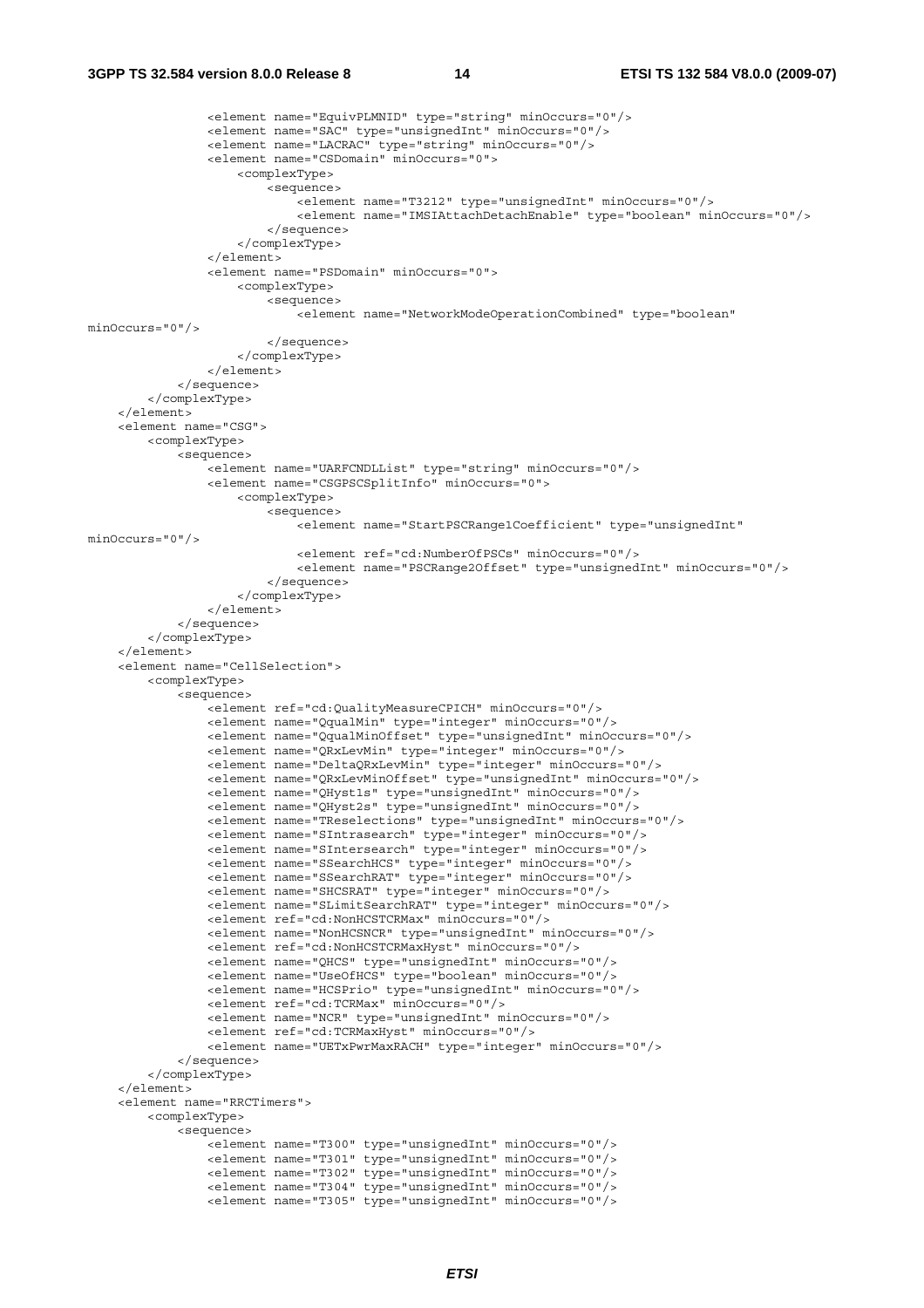<element name="T307" type="unsignedInt" minOccurs="0"/> <element name="T308" type="unsignedInt" minOccurs="0"/> <element name="T309" type="unsignedInt" minOccurs="0"/> <element name="T310" type="unsignedInt" minOccurs="0"/> <element name="T311" type="unsignedInt" minOccurs="0"/> <element name="T312" type="unsignedInt" minOccurs="0"/> <element name="T313" type="unsignedInt" minOccurs="0"/> <element name="T314" type="unsignedInt" minOccurs="0"/> <element name="T315" type="unsignedInt" minOccurs="0"/> <element name="T316" type="unsignedInt" minOccurs="0"/> <element name="T317" type="unsignedInt" minOccurs="0"/> <element name="N300" type="unsignedInt" minOccurs="0"/> <element name="N301" type="unsignedInt" minOccurs="0"/> <element name="N302" type="unsignedInt" minOccurs="0"/> <element name="N304" type="unsignedInt" minOccurs="0"/> <element name="N310" type="unsignedInt" minOccurs="0"/> <element name="N312" type="unsignedInt" minOccurs="0"/> <element name="N313" type="unsignedInt" minOccurs="0"/> <element name="N315" type="unsignedInt" minOccurs="0"/> <element name="WaitTime" type="unsignedInt" minOccurs="0"/> </sequence> </complexType> </element> <element name="DRX"> <complexType> <sequence> -<br><element name="DRXCycleLengthCoefficientCS" type="unsignedInt" minOccurs="0"/> <element name="DRXCycleLengthCoefficientPS" type="unsignedInt" minOccurs="0"/> <element name="UTRANDRXCycleLengthCoefficient" type="unsignedInt" minOccurs="0"/> </sequence> </complexType> </element> <element name="PowerControl"> <complexType> <sequence> <element name="ConstantValue" type="integer" minOccurs="0"/> <element name="PowerRampSetup" type="unsignedInt" minOccurs="0"/> <element name="PreambleRetransMax" type="unsignedInt" minOccurs="0"/> <element name="PersistenceScaleFactor" type="unsignedInt" minOccurs="0"/> <element name="MMax" type="unsignedInt" minOccurs="0"/> <element name="NB01Min" type="unsignedInt" minOccurs="0"/> <element name="NB01Max" type="unsignedInt" minOccurs="0"/> </sequence> </complexType> </element> <element name="CellRestriction"> <complexType> <sequence> <element name="CellBarred" type="boolean" minOccurs="0"/> <element name="IntraFreqCellReselectionIndicator" type="boolean" minOccurs="0"/> <element name="TBarred" type="unsignedInt" minOccurs="0"/> <element name="AccessClassBarredListCS" type="string" minOccurs="0"/> <element name="AccessClassBarredListPS" type="string" minOccurs="0"/> <element name="CellReservedForOperatorUse" type="boolean" minOccurs="0"/> </sequence> </complexType> </element> <element name="IntraFreqMeas"> <complexType> <sequence> <element ref="cd:MeasurementQuantity-Intra" minOccurs="0"/> <element name="FilterCoefficient" type="unsignedInt" minOccurs="0"/> <element name="IntraFrequencyEventIdentity" type="string" minOccurs="0"/> <element name="TriggeringCondition2Event1a" type="string" minOccurs="0"/> <element name="TriggeringCondition1Event1b" type="string" minOccurs="0"/> <element name="TriggeringCondition2Event1e" type="string" minOccurs="0"/> <element name="TriggeringCondition1Event1f" type="string" minOccurs="0"/> <element name="ReportingRangeEvent1a" type="unsignedInt" minOccurs="0"/> <element name="ReportingRangeEvent1b" type="unsignedInt" minOccurs="0"/> <element name="WeightingFactorEvent1a" type="unsignedInt" minOccurs="0"/> <element name="WeightingFactorEvent1b" type="unsignedInt" minOccurs="0"/> <element name="ReportDeactivationThresholdEvent1a" type="unsignedInt" minOccurs="0"/> <element name="ReportingAmountEvent1a" type="integer" minOccurs="0"/> <element name="ReportingAmountEvent1c" type="integer" minOccurs="0"/> <element name="ReportingIntervalEvent1a" type="unsignedInt" minOccurs="0"/> <element name="ReportingIntervalEvent1c" type="unsignedInt" minOccurs="0"/> <element name="HysteresisEvent1a" type="unsignedInt" minOccurs="0"/>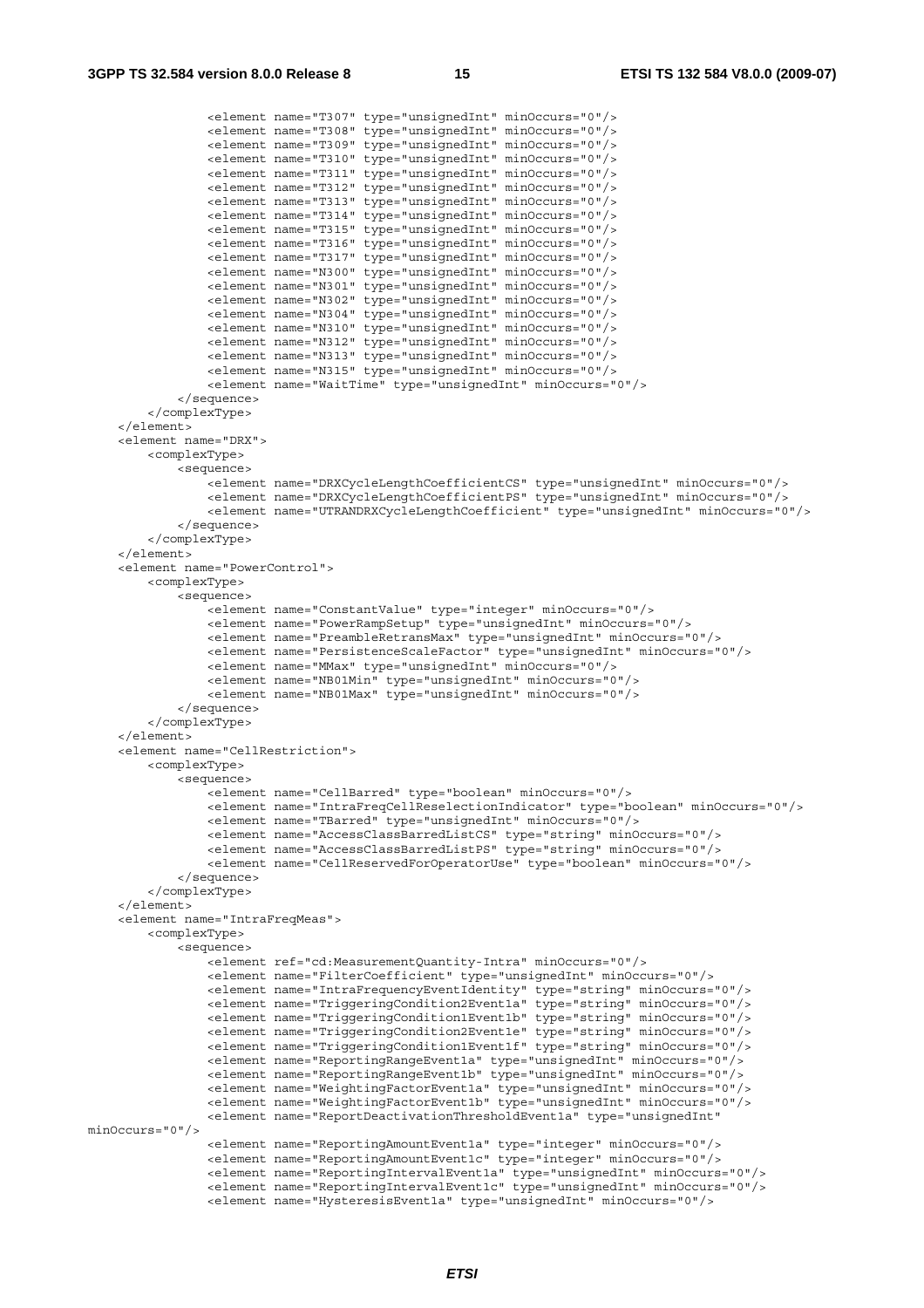<element name="HysteresisEvent1b" type="unsignedInt" minOccurs="0"/> <element name="HysteresisEvent1c" type="unsignedInt" minOccurs="0"/> <element name="HysteresisEvent1e" type="unsignedInt" minOccurs="0"/> <element name="HysteresisEvent1f" type="unsignedInt" minOccurs="0"/> <element name="TimeToTriggerEvent1a" type="unsignedInt" minOccurs="0"/> <element name="TimeToTriggerEvent1b" type="unsignedInt" minOccurs="0"/> <element name="TimeToTriggerEvent1c" type="unsignedInt" minOccurs="0"/> <element name="TimeToTriggerEvent1e" type="unsignedInt" minOccurs="0"/> <element name="TimeToTriggerEvent1f" type="unsignedInt" minOccurs="0"/> <element name="ThresholdUsedFrequencyEvent1e" type="integer" minOccurs="0"/> <element name="ThresholdUsedFrequencyEvent1f" type="integer" minOccurs="0"/> <element name="ReplacementActivationThresholdEvent1c" type="unsignedInt" minOccurs="0"/> </sequence> </complexType> </element> <element name="InterFreqMeas"> <complexType> <sequence> <element ref="cd:MeasurementQuantity-Inter" minOccurs="0"/> <element name="FilterCoefficient" type="unsignedInt" minOccurs="0"/> <element name="InterFrequencyEventIdentity" type="string" minOccurs="0"/> <element name="WeightingFactorEvent2a" type="unsignedInt" minOccurs="0"/> <element name="WeightingFactorEvent2b" type="unsignedInt" minOccurs="0"/> <element name="WeightingFactorEvent2d" type="unsignedInt" minOccurs="0"/> <element name="WeightingFactorEvent2f" type="unsignedInt" minOccurs="0"/> <element name="HysteresisEvent2a" type="unsignedInt" minOccurs="0"/> <element name="HysteresisEvent2b" type="unsignedInt" minOccurs="0"/> <element name="HysteresisEvent2d" type="unsignedInt" minOccurs="0"/> <element name="HysteresisEvent2f" type="unsignedInt" minOccurs="0"/> <element name="TimeToTriggerEvent2a" type="unsignedInt" minOccurs="0"/> <element name="TimeToTriggerEvent2b" type="unsignedInt" minOccurs="0"/> <element name="TimeToTriggerEvent2d" type="unsignedInt" minOccurs="0"/> <element name="TimeToTriggerEvent2f" type="unsignedInt" minOccurs="0"/> <element name="ThresholdUsedFrequencyEvent2b" type="integer" minOccurs="0"/> <element name="ThresholdUsedFrequencyEvent2d" type="integer" minOccurs="0"/> <element name="ThresholdUsedFrequencyEvent2f" type="integer" minOccurs="0"/> </sequence> </complexType> </element> <element name="InterRATMeas"> <complexType> <sequence> <element name="GSMFilterCoefficient" type="unsignedInt" minOccurs="0"/> <element name="BSICVerificationRequired" type="boolean" minOccurs="0"/> <element name="WeightingFactor" type="unsignedInt" minOccurs="0"/> <element name="Hysteresis" type="unsignedInt" minOccurs="0"/> <element name="TimeToTrigger" type="unsignedInt" minOccurs="0"/> <element name="ThresholdOwnSystem" type="integer" minOccurs="0"/> <element name="ThresholdOtherSystem" type="integer" minOccurs="0"/> </sequence> </complexType> </element> <element name="UEInternalMeas"> <complexType> <sequence> <element name="FilterCoefficient" type="unsignedInt" minOccurs="0"/> <element name="UETxPwrThresholdEvent6a" type="integer" minOccurs="0"/> <element name="TimeToTriggerEvent6a" type="unsignedInt" minOccurs="0"/> <element name="UETxPwrThresholdEvent6b" type="integer" minOccurs="0"/> <element name="TimeToTriggerEvent6b" type="unsignedInt" minOccurs="0"/> </sequence> </complexType> </element> <element name="RF"> <complexType> <sequence> .<br><element name="UARFCNDL" type="string" minOccurs="0"/> <element name="UARFCNDLToProtect" type="string" minOccurs="0"/> <element name="PrimaryScramblingCode" type="string" minOccurs="0"/> <element name="MaxFAPTxPower" type="string" minOccurs="0"/> <element name="MaxULTxPower" type="string" minOccurs="0"/> <element name="PCPICHPower" type="string" minOccurs="0"/> <element name="PowerOffsetPilotDPDCH" type="unsignedInt" minOccurs="0"/> <element name="FAPCoverageTarget" type="unsignedInt" minOccurs="0"/> <element name="PSCHPower" type="integer" minOccurs="0"/> <element name="SSCHPower" type="integer" minOccurs="0"/>

<element name="PICHPower" type="integer" minOccurs="0"/>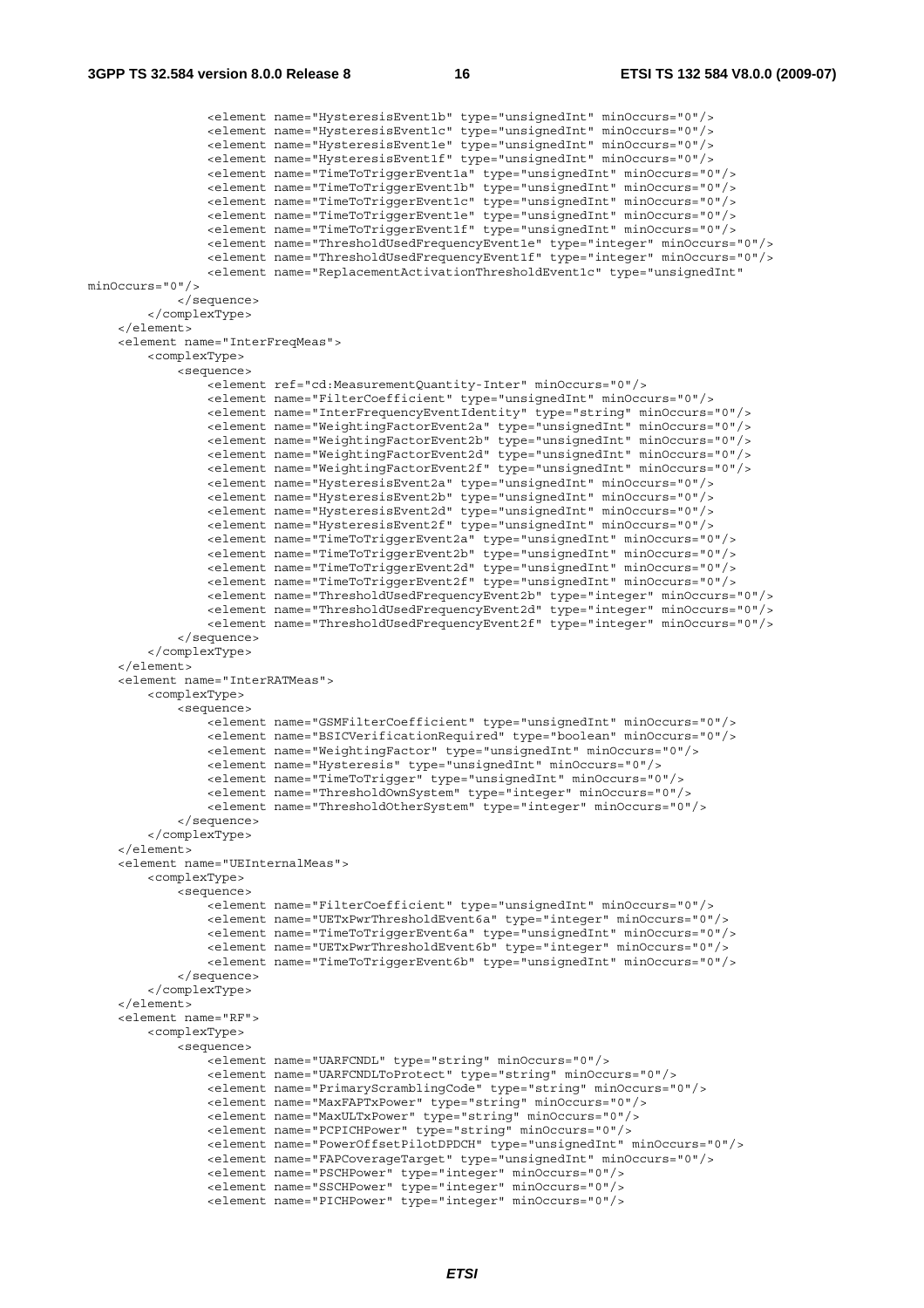```
 <element name="PCHPower" type="integer" minOccurs="0"/> 
             <element name="FACHPower" type="integer" minOccurs="0"/> 
             <element name="BCHPower" type="integer" minOccurs="0"/> 
             <element name="AICHPower" type="integer" minOccurs="0"/> 
              <element name="CTCHAllocationPeriod" type="unsignedInt" minOccurs="0"/> 
              <element name="CBSFrameOffset" type="unsignedInt" minOccurs="0"/> 
             <element name="MaxTTI" type="unsignedInt" minOccurs="0"/> 
         </sequence> 
     </complexType> 
 </element> 
 <element name="IntraFreqCell"> 
     <complexType> 
         <sequence> 
             <element name="Enable" type="boolean" minOccurs="0"/> 
              <element name="MustInclude" type="boolean" minOccurs="0"/> 
              <element name="PLMNID" type="string" minOccurs="0"/> 
             <element name="RNCID" type="unsignedInt" minOccurs="0"/> 
              <element name="CID" type="unsignedInt" minOccurs="0"/> 
             <element name="LAC" type="unsignedInt" minOccurs="0"/> 
             <element name="RAC" type="unsignedInt" minOccurs="0"/> 
             <element name="URA" type="unsignedInt" minOccurs="0"/> 
             <element name="PCPICHScramblingCode" type="unsignedInt" minOccurs="0"/> 
              <element name="PCPICHTxPower" type="integer" minOccurs="0"/> 
         </sequence> 
     </complexType> 
 </element> 
 <element name="InterFreqCell"> 
     <complexType> 
         <sequence> 
            -<br><element name="Enable" type="boolean" minOccurs="0"/>
              <element name="MustInclude" type="boolean" minOccurs="0"/> 
              <element name="PLMNID" type="string" minOccurs="0"/> 
             <element name="RNCID" type="unsignedInt" minOccurs="0"/> 
             <element name="CID" type="unsignedInt" minOccurs="0"/> 
              <element name="LAC" type="unsignedInt" minOccurs="0"/> 
              <element name="RAC" type="unsignedInt" minOccurs="0"/> 
             <element name="URA" type="unsignedInt" minOccurs="0"/> 
             <element name="UARFCNUL" type="unsignedInt" minOccurs="0"/> 
             <element name="UARFCNDL" type="unsignedInt" minOccurs="0"/> 
              <element name="PCPICHScramblingCode" type="unsignedInt" minOccurs="0"/> 
              <element name="PCPICHTxPower" type="integer" minOccurs="0"/> 
         </sequence> 
     </complexType> 
 </element> 
 <element name="InterRATCell"> 
     <complexType> 
         <sequence> 
             <element name="GSM" minOccurs="0" maxOccurs="unbounded"> 
                  <complexType> 
                      <sequence> 
                         -<br><element name="Enable" type="boolean" minOccurs="0"/>
                          <element name="MustInclude" type="boolean" minOccurs="0"/> 
                          <element name="PLMNID" type="string" minOccurs="0"/> 
                          <element name="LAC" type="unsignedInt" minOccurs="0"/> 
                          <element name="BSIC" type="unsignedInt" minOccurs="0"/> 
                          <element name="CI" type="unsignedInt" minOccurs="0"/> 
                          <element ref="cd:BandIndicator" minOccurs="0"/> 
                          <element name="BCCHARFCN" type="unsignedInt" minOccurs="0"/> 
                      </sequence> 
                  </complexType> 
             </element> 
         </sequence> 
     </complexType> 
 </element> 
 <element name="NeighborList"> 
     <complexType> 
         <sequence> 
            -<br><element ref="cd:IntraFreqCell" minOccurs="0" maxOccurs="unbounded"/>
             <element ref="cd:InterFreqCell" minOccurs="0" maxOccurs="unbounded"/> 
              <element ref="cd:InterRATCell" minOccurs="0"/> 
         </sequence> 
     </complexType> 
 </element> 
 <element name="FDDFAP"> 
     <complexType> 
         <sequence> 
             <element name="HSFlag" type="boolean" minOccurs="0"/> 
              <element name="HSEnable" type="boolean" minOccurs="0"/>
```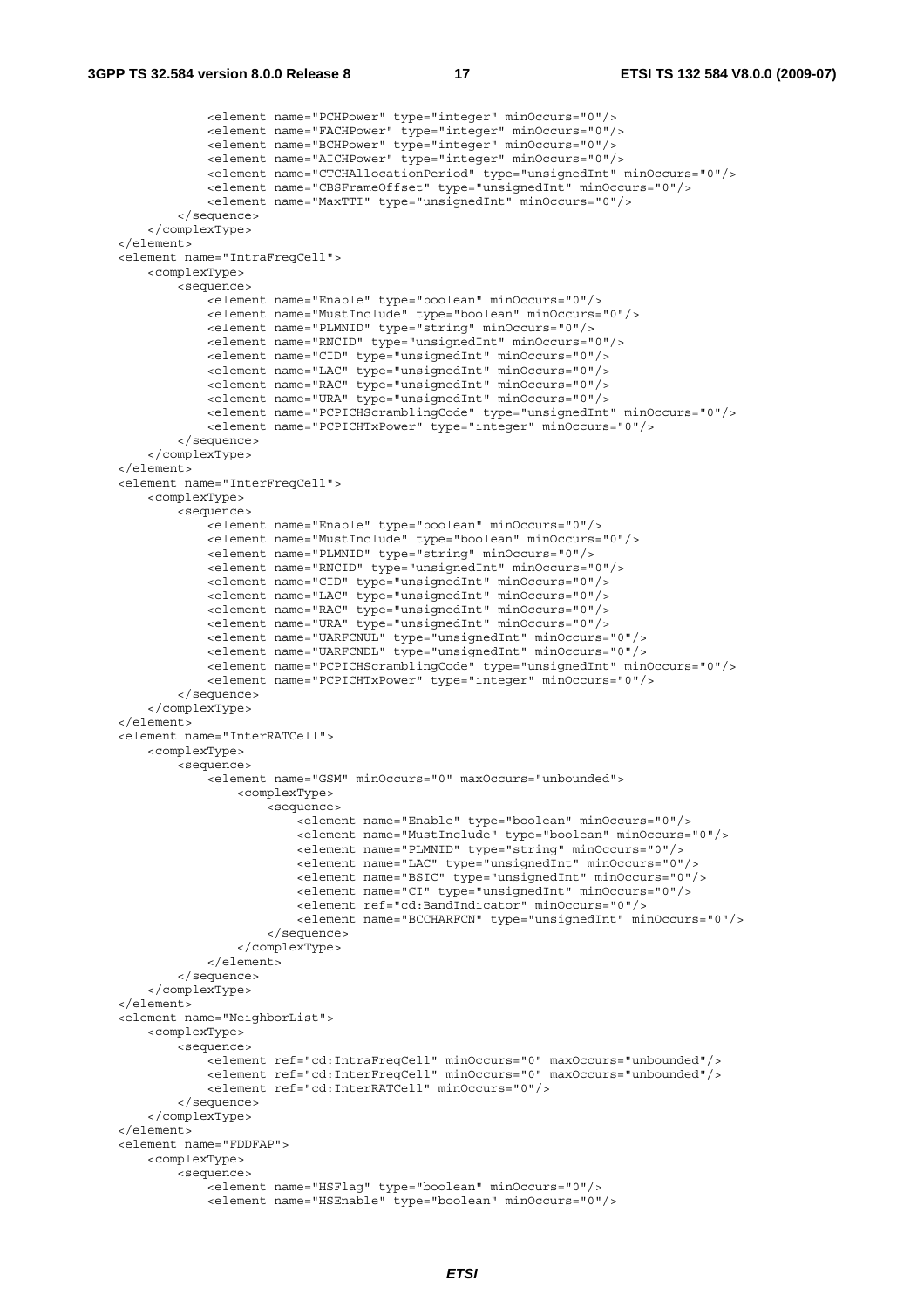```
 <element name="NumOfHSPDSCHs" type="unsignedInt" minOccurs="0"/> 
                 <element name="NumOfHSSCCHs" type="unsignedInt" minOccurs="0"/> 
                 <element ref="cd:CellSelection" minOccurs="0"/> 
                 <element ref="cd:RRCTimers" minOccurs="0"/> 
                 <element ref="cd:DRX" minOccurs="0"/> 
                 <element ref="cd:PowerControl" minOccurs="0"/> 
                 <element ref="cd:CellRestriction" minOccurs="0"/> 
                 <element ref="cd:IntraFreqMeas" minOccurs="0"/> 
                 <element ref="cd:InterFreqMeas" minOccurs="0"/> 
                 <element ref="cd:InterRATMeas" minOccurs="0"/> 
                 <element ref="cd:UEInternalMeas" minOccurs="0"/> 
                 <element ref="cd:RF" minOccurs="0"/> 
                 <element ref="cd:NeighborList" minOccurs="0"/> 
             </sequence> 
         </complexType> 
    </element> 
    <element name="RAN"> 
         <complexType> 
             <sequence> 
                 <element name="URAList" type="string" minOccurs="0"/> 
                 <element name="RNCID" type="unsignedInt" minOccurs="0"/> 
                 <element name="CellID" type="unsignedInt" minOccurs="0"/> 
                 <element name="TRatC" type="unsignedInt" minOccurs="0"/> 
                 <element name="TRafC" type="unsignedInt" minOccurs="0"/> 
                 <element name="NRafC" type="unsignedInt" minOccurs="0"/> 
                 <element name="TigOR" type="unsignedInt" minOccurs="0"/> 
                 <element name="TinTR" type="unsignedInt" minOccurs="0"/> 
                 <element name="TDataFwd" type="unsignedInt" minOccurs="0"/> 
                 <element name="TRelocPrep" type="unsignedInt" minOccurs="0"/> 
                 <element name="TRelocOverall" type="unsignedInt" minOccurs="0"/> 
                 <element ref="cd:CSG" minOccurs="0"/> 
                 <element ref="cd:FDDFAP" minOccurs="0"/> 
             </sequence> 
         </complexType> 
     </element> 
     <element name="CellConfig"> 
        <complexType> 
             <sequence> 
                 <element name="UMTS" minOccurs="0"> 
                     <complexType> 
                         <sequence> 
                            .<br><element ref="cd:CN" minOccurs="0"/>
                              <element ref="cd:RAN" minOccurs="0"/> 
                          </sequence> 
                     </complexType> 
                 </element> 
             </sequence> 
         </complexType> 
     </element> 
    <element name="SCTP"> 
         <complexType> 
             <sequence> 
                 <element name="Enable" type="boolean" minOccurs="0"/> 
                 <element name="HBInterval" type="unsignedInt" minOccurs="0"/> 
                 <element name="MaxAssociationRetransmits" type="unsignedInt" minOccurs="0"/> 
 <element name="MaxInitRetransmits" type="unsignedInt" minOccurs="0"/> 
 <element name="MaxPathRetransmits" type="unsignedInt" minOccurs="0"/> 
                 <element name="RTOInitial" type="unsignedInt" minOccurs="0"/> 
 <element name="RTOMax" type="unsignedInt" minOccurs="0"/> 
 <element name="RTOMin" type="unsignedInt" minOccurs="0"/> 
                 <element name="ValCookieLife" type="unsignedInt" minOccurs="0"/> 
             </sequence> 
         </complexType> 
    </element> 
    <element name="RealTime"> 
         <complexType> 
             <sequence> 
                 <element name="RTCPEnable" type="boolean" minOccurs="0"/> 
             </sequence> 
         </complexType> 
     </element> 
    <element name="Packet"> 
        <complexType> 
             <sequence> 
                 <element name="EchoInterval" type="unsignedInt" minOccurs="0"/> 
             </sequence> 
         </complexType> 
    </element>
```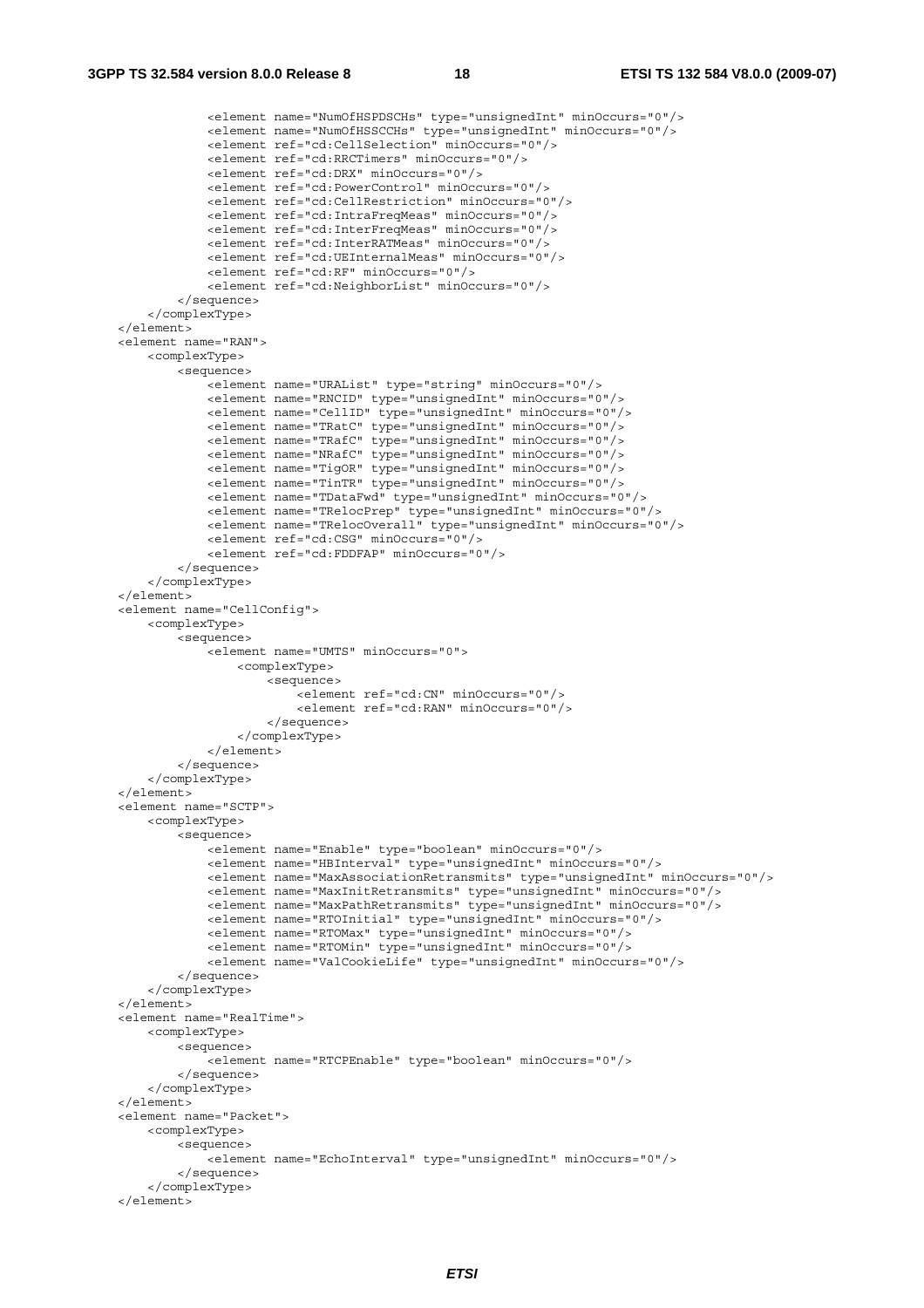```
 <element name="Tunnel"> 
         <complexType> 
              <sequence> 
                 -<br><element name="VirtualInterface" minOccurs="0" maxOccurs="unbounded">
                      <complexType> 
                           <sequence> 
                              -<br><element name="Enable" type="boolean" minOccurs="0"/>
                               <element name="CryptoProfile" type="string" minOccurs="0"/> 
                               <element name="DSCPMarkPolicy" type="integer" minOccurs="0"/> 
                           </sequence> 
                      </complexType> 
                  </element> 
              </sequence> 
          </complexType> 
     </element> 
     <element name="Security"> 
         <complexType> 
              <sequence> 
                  <element name="Secret" minOccurs="0" maxOccurs="unbounded"> 
                      <complexType> 
                           <sequence> 
                              .<br><element name="Enable" type="boolean" minOccurs="0"/>
                               <element name="UICCCardID" type="string"/> 
                           </sequence> 
                      </complexType> 
                  </element> 
                  <element name="Pkey" minOccurs="0" maxOccurs="unbounded"> 
                      <complexType> 
                           <sequence> 
                              .<br><element name="Enable" type="boolean" minOccurs="0"/>
                               <element name="SerialNumber" type="string"/> 
                           </sequence> 
                      </complexType> 
                  </element> 
                  <element name="CryptoProfile" minOccurs="0" maxOccurs="unbounded"> 
                      <complexType> 
                           <sequence> 
                              .<br><element name="Enable" type="boolean" minOccurs="0"/>
                               <element name="AuthMethod" type="string"/> 
                               <element name="MaxChildSA" type="unsignedInt" minOccurs="0"/> 
                               <element name="IKEEncrypt" type="string"/> 
                               <element name="IKEPRF" type="string"/> 
                               <element name="IKEIntegrity" type="string"/> 
                               <element name="IKEDH" type="string"/> 
                               <element name="ESPEncrypt" type="string"/> 
                               <element name="ESPIntegrity" type="string"/> 
                               <element name="IPsecWindowSize" type="unsignedInt" minOccurs="0"/> 
                               <element name="IKERekeyLifetime" type="unsignedInt" minOccurs="0"/> 
                               <element name="IPsecRekeyLifetimeByte" type="unsignedInt" 
minOccurs="0"/> 
                               <element name="IPsecRekeyLifetimeTime" type="unsignedInt" 
minOc^{max} = "0"/
                               <element name="DPDTimer" type="unsignedInt" minOccurs="0"/> 
                               <element name="NATTKeepaliveTimer" type="unsignedInt" minOccurs="0"/> 
                           </sequence> 
                      </complexType> 
                  </element> 
              </sequence> 
         </complexType> 
    \epsilon/element>
     <element name="Transport"> 
         <complexType> 
              <sequence> 
                  <element ref="cd:SCTP" minOccurs="0"/> 
                  <element ref="cd:RealTime" minOccurs="0"/> 
                  <element ref="cd:Packet" minOccurs="0"/> 
                  <element ref="cd:Tunnel" minOccurs="0"/> 
                  <element ref="cd:Security" minOccurs="0"/> 
              </sequence> 
          </complexType> 
     </element> 
     <element name="WCDMAFDD"> 
         <complexType> 
              <sequence> 
                  <element ref="cd:InServiceHandling" minOccurs="0"/> 
                  <element name="ScanOnBoot" type="boolean" minOccurs="0"/> 
                  <element name="ScanPeriodically" type="boolean" minOccurs="0"/> 
                  <element name="PeriodicInterval" type="unsignedInt" minOccurs="0"/>
```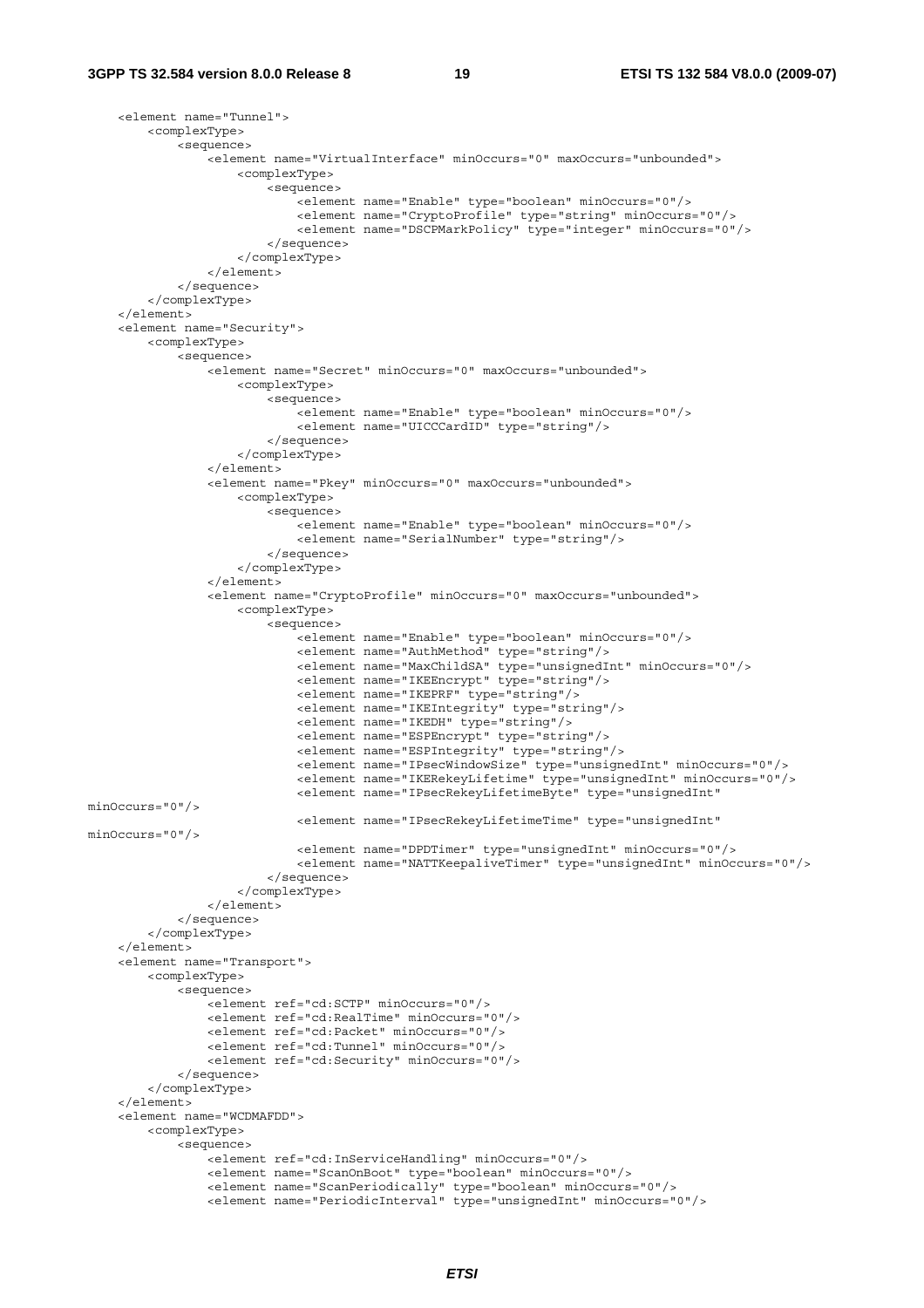```
 <element name="PeriodicTime" type="dateTime" minOccurs="0"/> 
                <element name="REMPLMNList" type="string" minOccurs="0"/> 
                <element name="REMBandList" type="string" minOccurs="0"/> 
                <element name="UARFCNDLList" type="string" minOccurs="0"/> 
                <element name="ScanTimeout" type="unsignedInt" minOccurs="0"/> 
            </sequence> 
        </complexType> 
    </element> 
    <element name="GSM"> 
        <complexType> 
            <sequence> 
                <element ref="cd:InServiceHandling" minOccurs="0"/> 
                <element name="ScanOnBoot" type="boolean" minOccurs="0"/> 
                <element name="ScanPeriodically" type="boolean" minOccurs="0"/> 
                <element name="PeriodicInterval" type="unsignedInt" minOccurs="0"/> 
                <element name="PeriodicTime" type="dateTime" minOccurs="0"/> 
 <element name="REMPLMNList" type="string" minOccurs="0"/> 
 <element name="REMBandList" type="string" minOccurs="0"/> 
                <element name="ARFCNList" type="string" minOccurs="0"/> 
                <element name="ScanTimeout" type="unsignedInt" minOccurs="0"/> 
            </sequence> 
        </complexType> 
    </element> 
    <element name="REM"> 
        <complexType> 
            <sequence> 
                <element ref="cd:WCDMAFDD" minOccurs="0"/> 
                <element ref="cd:GSM" minOccurs="0"/> 
            </sequence> 
        </complexType> 
    </element> 
    <element name="GPS"> 
        <complexType> 
            <sequence> 
                <element name="ScanOnBoot" type="boolean" minOccurs="0"/> 
 <element name="ScanPeriodically" type="boolean" minOccurs="0"/> 
 <element name="PeriodicInterval" type="unsignedInt" minOccurs="0"/> 
                <element name="PeriodicTime" type="dateTime" minOccurs="0"/> 
                <element name="ContinuousGPS" type="boolean" minOccurs="0"/> 
                <element name="ScanTimeout" type="unsignedInt" minOccurs="0"/> 
            </sequence> 
        </complexType> 
    </element> 
    <!-- Configuration data file root XML element --> 
    <element name="configDataFile"> 
        <complexType> 
            <sequence> 
                <element name="fileHeader"> 
                    <complexType> 
                        <attribute name="fileFormatVersion" type="string" use="required"/> 
 <attribute name="senderName" type="string" use="optional"/> 
 <attribute name="vendorName" type="string" use="optional"/> 
                    </complexType> 
                </element> 
                <element name="configData" minOccurs="0" maxOccurs="unbounded"> 
                    <complexType> 
                        <sequence> 
                            <element name="managedElement"> 
                                <complexType> 
                                    <attribute name="localDn" type="string" use="optional"/> 
 <attribute name="userLabel" type="string" use="optional"/> 
 <attribute name="swVersion" type="string" use="optional"/> 
                                </complexType> 
                            </element> 
                            <element ref="cd:Modifier" minOccurs="0"/> 
                            <element ref="cd:DeviceInfo" minOccurs="0"/> 
                            <element ref="cd:ManagementServer" minOccurs="0"/> 
                            <element ref="cd:Time" minOccurs="0"/> 
                            <element name="FAPService" minOccurs="0" maxOccurs="unbounded"> 
                                <complexType> 
                                    <sequence> 
                                        <element ref="cd:DNPrefix" minOccurs="0"/> 
                                        <element ref="cd:FAPControl" minOccurs="0"/> 
                                        <element ref="cd:AccessMgmt" minOccurs="0"/> 
                                        <element ref="cd:CellConfig" minOccurs="0"/> 
                                        <element ref="cd:Transport" minOccurs="0"/> 
                                        <element ref="cd:REM" minOccurs="0"/> 
                                        <element ref="cd:GPS" minOccurs="0"/>
```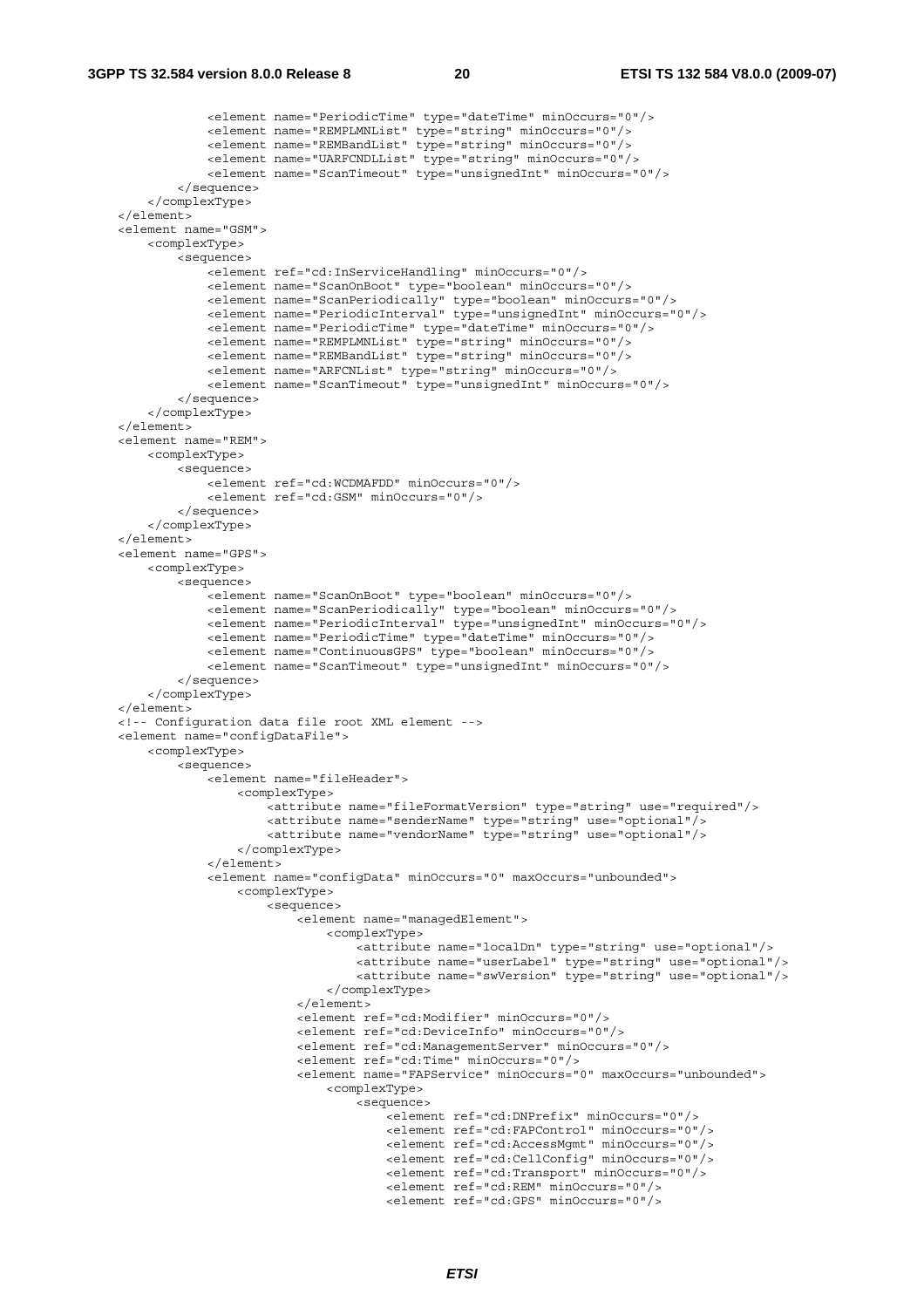```
 </sequence> 
                                     </complexType> 
                                </element> 
                            </sequence> 
                       </complexType> 
                   </element> 
                   <element name="fileFooter"> 
                       <complexType> 
                            <attribute name="dateTime" type="dateTime" use="required"/> 
                       </complexType> 
                   </element> 
              </sequence> 
          </complexType> 
     </element> 
</schema>
```
### 4.2.3 CM data file XML header

The following header shall be used in actual XML CM data files:

```
<?xml version="1.0" encoding="UTF-8"?> 
<?xml-stylesheet type="text/xsl" href="configData.xsl"?> 
<ConfigDataFile 
   xmlns= 
"http://www.3gpp.org/ftp/specs/archive/32_series/32.584#configData" 
\rightarrow
```
## 5 PM data format definition

### 5.1 Mapping table

Table 5.1 maps the PM file content items in the 3GPP TS 32.582 [9] document to those used in the XML schema based file format definitions. XML tag attributes are useful where data values bind tightly to its parent element. They have been used where appropriate.

| <b>File Content Item</b> | <b>XML</b> schema | <b>Description</b>                                                             |
|--------------------------|-------------------|--------------------------------------------------------------------------------|
|                          | based XML tag     |                                                                                |
| measDataCollection       | measCollecFile    |                                                                                |
| measFileHeader           | fileHeader        |                                                                                |
| measData                 | measData          |                                                                                |
| measFileFooter           | fileFooter        |                                                                                |
| lfileFormatVersion       | fileHeader        |                                                                                |
|                          | fileFormatVersion |                                                                                |
| <b>IsenderName</b>       | fileHeader        | For the XML schema based XML format, the DN is split into the DN prefix and    |
|                          | dnPrefix          | the Identifier of the Managed Object (see 3GPP TS 32.582 [9]). XML attribute   |
|                          | and               | specification "dnPrefix" may be absent in case the DN prefix is not configured |
|                          | fileSender        | in the sender. XML attribute specification "localDn" may be absent in case the |
|                          | localDn           | Identifier of the Managed Object is not configured in the sender.              |
| senderType               | fileSender        | For the XML schema based XML format, XML attribute specification               |
|                          | elementType       | "elementType" may be absent in case the "senderType" is not configured in      |
|                          |                   | the sender.                                                                    |
| vendorName               | fileHeader        | For the XML schema based XML format, XML attribute specification               |
|                          | vendorName        | "vendorName" may be absent in case the "vendorName" is not configured in       |
|                          |                   | the sender.                                                                    |
| collectionBeginTime      | measCollec        | 3GPP TS 32.582 [9] clause 6.3.2.1 Period Statistics "ReportStartTime"          |
|                          | beginTime         |                                                                                |
| neld                     | managedElement    |                                                                                |
| neUserName               | managedElement    | For the XML schema based XML format, XML attribute specification               |
|                          | userLabel         | "userLabel" may be absent in case the "nEUserName" is not configured in the    |
|                          |                   | CM applications.                                                               |
|                          |                   | Not used in HNB PM file                                                        |

**Table 5.1 Mapping of File Content Items to XML tags**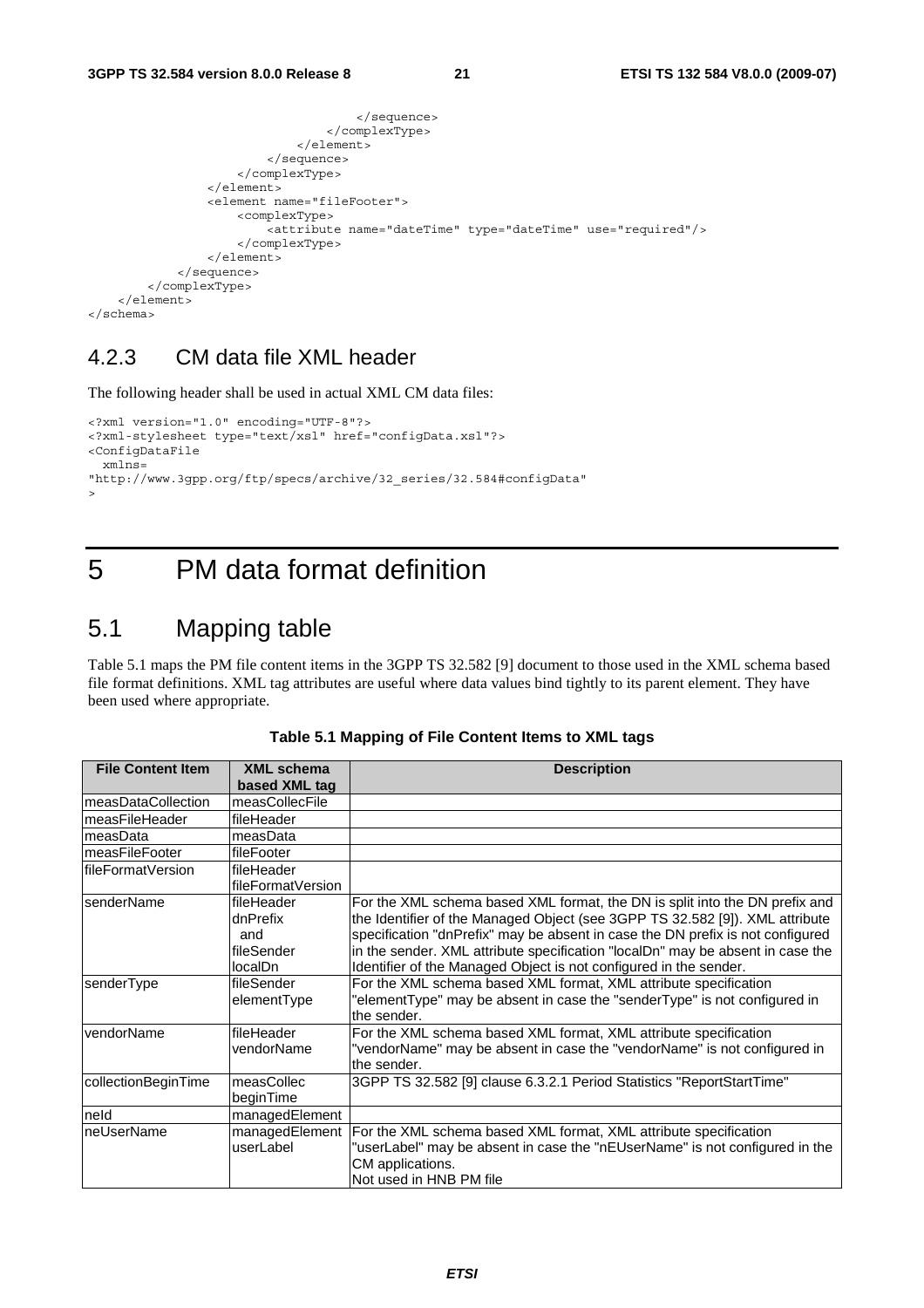| <b>File Content Item</b>                           | <b>XML schema</b><br>based XML tag                         | <b>Description</b>                                                                                                                                                                                                                                                                                                                                                                                                                                           |
|----------------------------------------------------|------------------------------------------------------------|--------------------------------------------------------------------------------------------------------------------------------------------------------------------------------------------------------------------------------------------------------------------------------------------------------------------------------------------------------------------------------------------------------------------------------------------------------------|
| neDistinguishedName                                | fileHeader<br>dnPrefix<br>and<br>managedElement<br>localDn | For the XML schema based XML format, the DN is split into the DN prefix and<br>the Identifier of the Managed Object (see 3GPP TS 32.582 [9]). XML attribute<br>specification "localDn" may be absent in case the Identifier of the Managed<br>Object is not configured in the CM applications.                                                                                                                                                               |
| neSoftwareVersion                                  | managedElement<br>swVersion                                | For the XML schema based XML format, XML attribute specification<br>"swVersion" may be absent in case the "nESoftwareVersion" is not<br>configured in the CM applications.<br>Not used in HNB PM file                                                                                                                                                                                                                                                        |
| measInfo                                           | measInfo                                                   |                                                                                                                                                                                                                                                                                                                                                                                                                                                              |
| measInfold                                         | measInfold                                                 |                                                                                                                                                                                                                                                                                                                                                                                                                                                              |
| measTimeStamp                                      | granPeriod<br>endTime                                      | Calculated from the 3GPP TS 32.582 [9] clause 6.3.2.1 Period Statistics<br>"ReportStartTime" + accumulation of the 3GPP TS 32.582 [9] clause 6.3.2.1<br>Period Statistics "SampleSeconds"                                                                                                                                                                                                                                                                    |
| jobld                                              | Job jobld                                                  | Not used in HNB PM file                                                                                                                                                                                                                                                                                                                                                                                                                                      |
| granularityPeriod                                  | granPeriod<br>duration                                     | For the XML schema based XML format, the value of XML attribute<br>specification "duration" shall use the truncated representation "PTnS" (see<br>$[13]$ ).<br>3GPP TS 32.582 [9] clause 6.3.2.1 Period Statistics "SampleInterval"                                                                                                                                                                                                                          |
| reportingPeriod                                    | repPeriod<br>duration                                      | For the XML schema based XML format, the value of XML attribute<br>specification "duration" shall use the truncated representation "PTnS" (see<br>$[13]$ ).<br>3GPP TS 32.582 [9] clause 6.3.1.1 Period Upload Interval                                                                                                                                                                                                                                      |
| measTypes                                          | measTypes<br>or<br>measType                                | For the XML schema based XML format, depending on sender's choice for<br>optional positioning presence, either XML element "measTypes" or XML<br>elements "measType" will be used.<br>3GPP TS 32.582 [9] clause 6.3.2.2 Period Statistics Reference                                                                                                                                                                                                          |
| measValues                                         | measValue                                                  |                                                                                                                                                                                                                                                                                                                                                                                                                                                              |
| measObjInstId                                      | measValue<br>measObjLdn                                    | Identifier of the Managed Object (see 3GPP TS 32.582 [9])                                                                                                                                                                                                                                                                                                                                                                                                    |
| measResults                                        | measResults<br>or<br>R                                     | For the XML schema based XML format, depending on sender's choice for<br>optional positioning presence, either XML element "measResults" or XML<br>elements "r" will be used.<br>Broadband Forum data Model WT-157 [15] PeriodicStatistics.SampleSet.{i}.<br>Parameter.{i}.Values                                                                                                                                                                            |
| suspectFlag                                        | Suspect                                                    | Not used in HNB PM file                                                                                                                                                                                                                                                                                                                                                                                                                                      |
| timeStamp                                          | measCollec<br>endTime                                      | 3GPP TS 32.582 [9] clause 6.3.2.1 Period Statistics ReportEndTime                                                                                                                                                                                                                                                                                                                                                                                            |
| There is no<br>corresponding File<br>Content Item. | measType p                                                 | An optional positioning XML attribute specification of XML element<br>"measType" (XML schema based), used to identify a measurement type for<br>the purpose of correlation to a result. The value of this XML attribute<br>specification is expected to be a non-zero, non-negative integer value that is<br>unique for each instance of XML element "measType" that is contained within<br>the measurement data collection file.<br>Not used in HNB PM file |
| There is no<br>corresponding File<br>Content Item. | r p                                                        | An optional positioning XML attribute specification of XML element "r", used<br>to correlate a result to a measurement type. The value of this XML attribute<br>specification should match the value of XML attribute specification "p" of the<br>corresponding XML element "measType" (XML schema based).<br>Not used in HNB PM file                                                                                                                        |

The representation of all timestamps in PM files shall follow the representations allowed by the ISO 8601 [abc].

The precise format for timestamp representation shall be determined by the technology used for encoding the PM file (e.g. XML DTD, XML Schema). The choice of technology should ensure that this representation is derived from ISO 8601 [abc]. Based on the representation used, the timestamp shall refer to either UTC time or local time or local time with offset from UTC.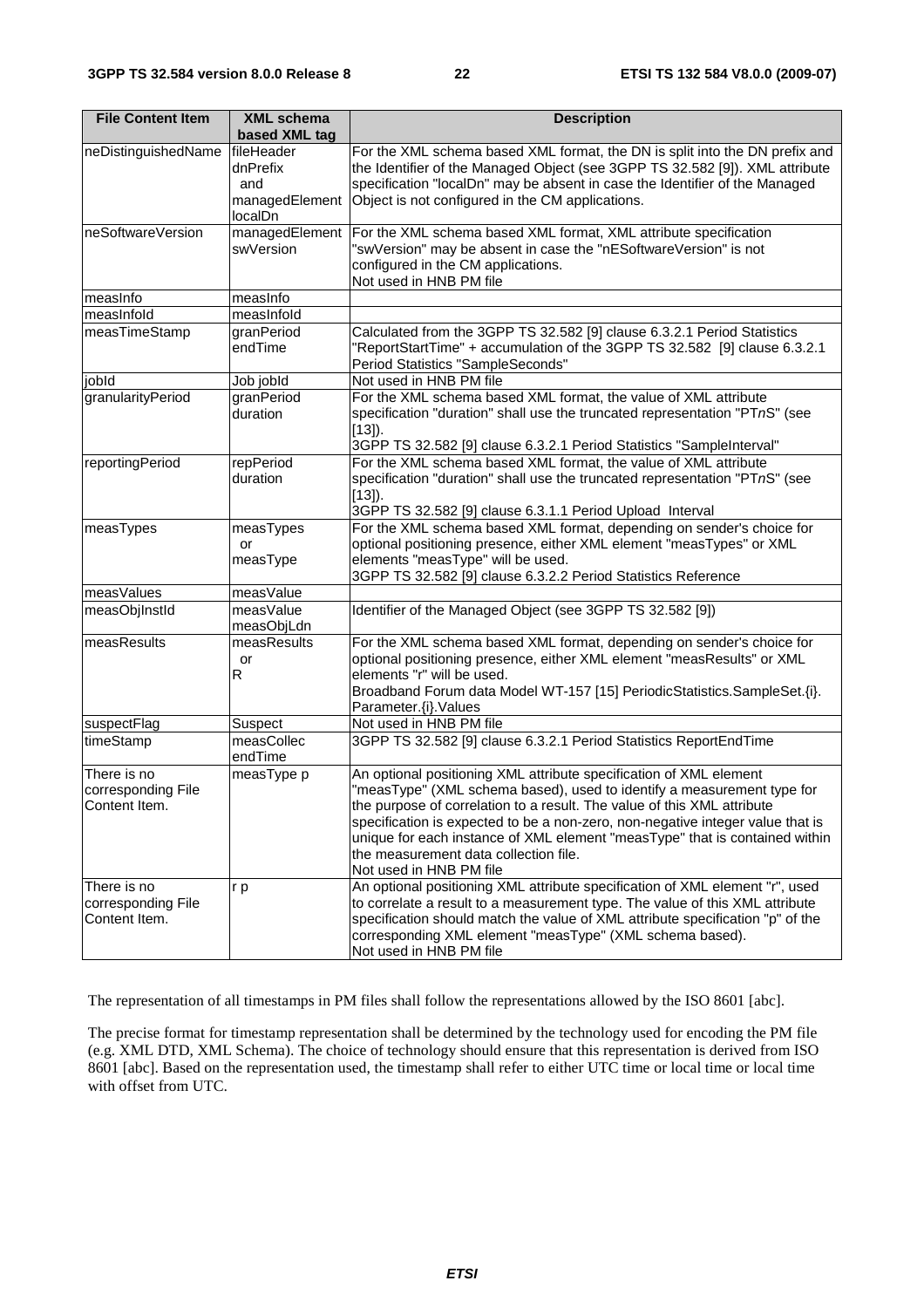### 5.2 XML schema based PM data file format definition

### 5.2.1 PM data file XML diagram

For the purposes of the present document XML diagram in TS 32.435 [8] section 4.2.1 applies.

### 5.2.2 PM data file XML schema

For the purposes of the present document XML schema in TS 32.435 [8] section 4.2.2 applies.

### 5.2.2 PM data file XML header

For the purposes of the present document XML header in TS 32.435 [8] section 4.2.3 applies.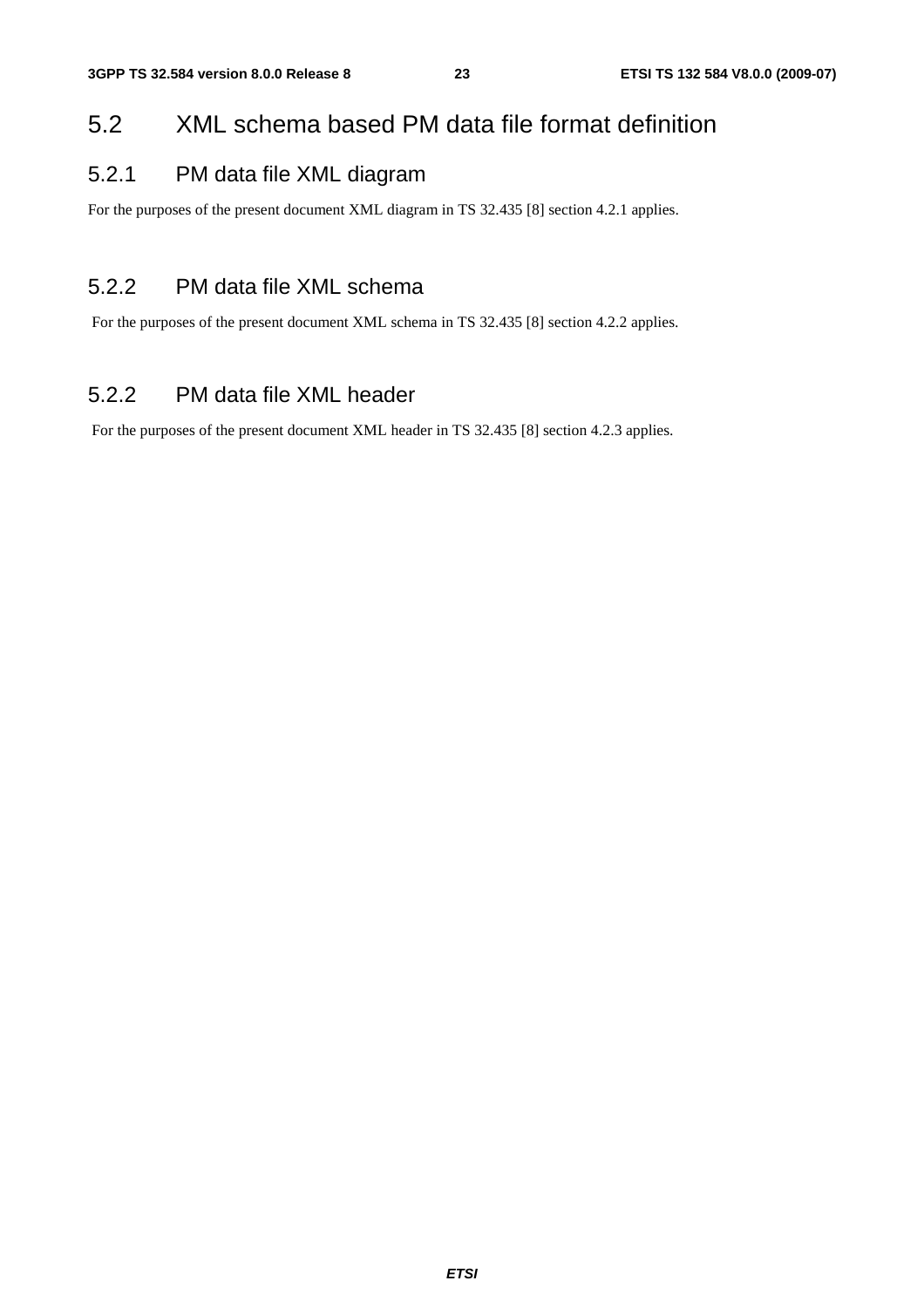## Annex A (informative): Examples

### A.1 XML schema based CM data file

```
<?xml version="1.0" encoding="UTF-8"?> 
<?xml-stylesheet type="text/xsl" href="ConfigData.xsl"?> 
<configDataFile xmlns="http://www.3gpp.org/ftp/specs/archive/32_series/32.584# onfigData" 
xmlns:xsi="http://www.w3.org/2001/XMLSchema-instance" 
xsi:schemaLocation="http://www.3gpp.org/ftp/specs/archive/32_series/32.584#configData" 
http://www.3gpp.org/ftp/specs/archive/32_series/32.584#configData"> 
     <fileHeader fileFormatVersion="32.584 V1.0" vendorName="Company NN" > 
     </fileHeader> 
     <configData> 
         <managedElement localDn="SubNetwork=CountryNN,MeContext=MEC-Gbg-1,ManagedElement=RNC-Gbg-1" 
userLabel="RNC Telecomville"/> 
          <DeviceInfo> 
              <ProvisioningCode>0101</ProvisioningCode> 
         </DeviceInfo> 
     </configData> 
     <fileFooter dateTime="2000-03-01T14:15:00+02:00"> 
     </fileFooter> 
</configDataFile>
```
## A.2 XML schema based PM data file

For the purposes of the present document the examples in TS 32.435 [8] Annex A apply.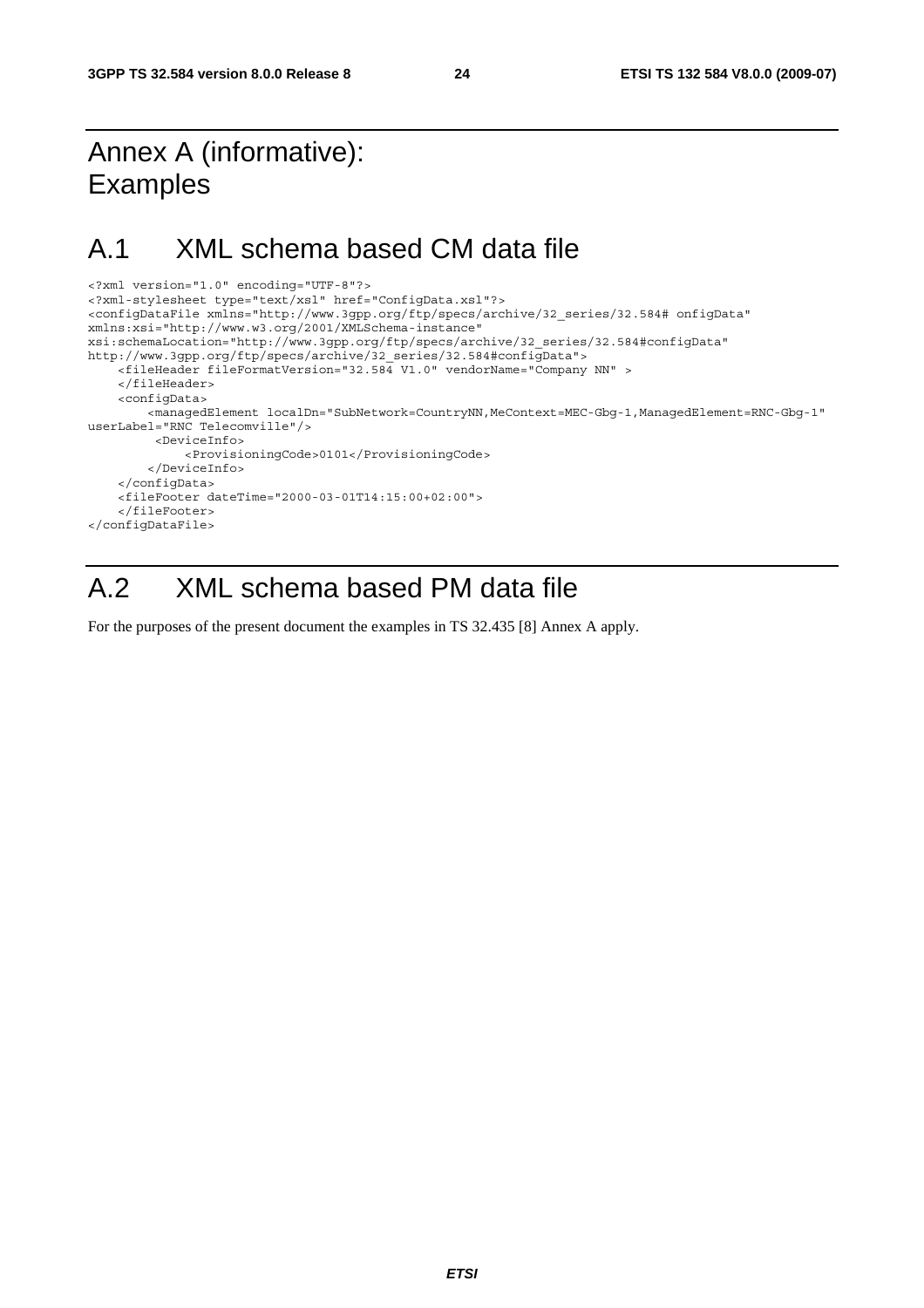## Annex B (informative): XML schema electronic files

The electronic files corresponding to the normative XML schemas defined in the present document are available in native form in the following archive:

http://www.3gpp.org/ftp/specs/archive/32\_series/32.584/schema/32584-800-XMLSchema.zip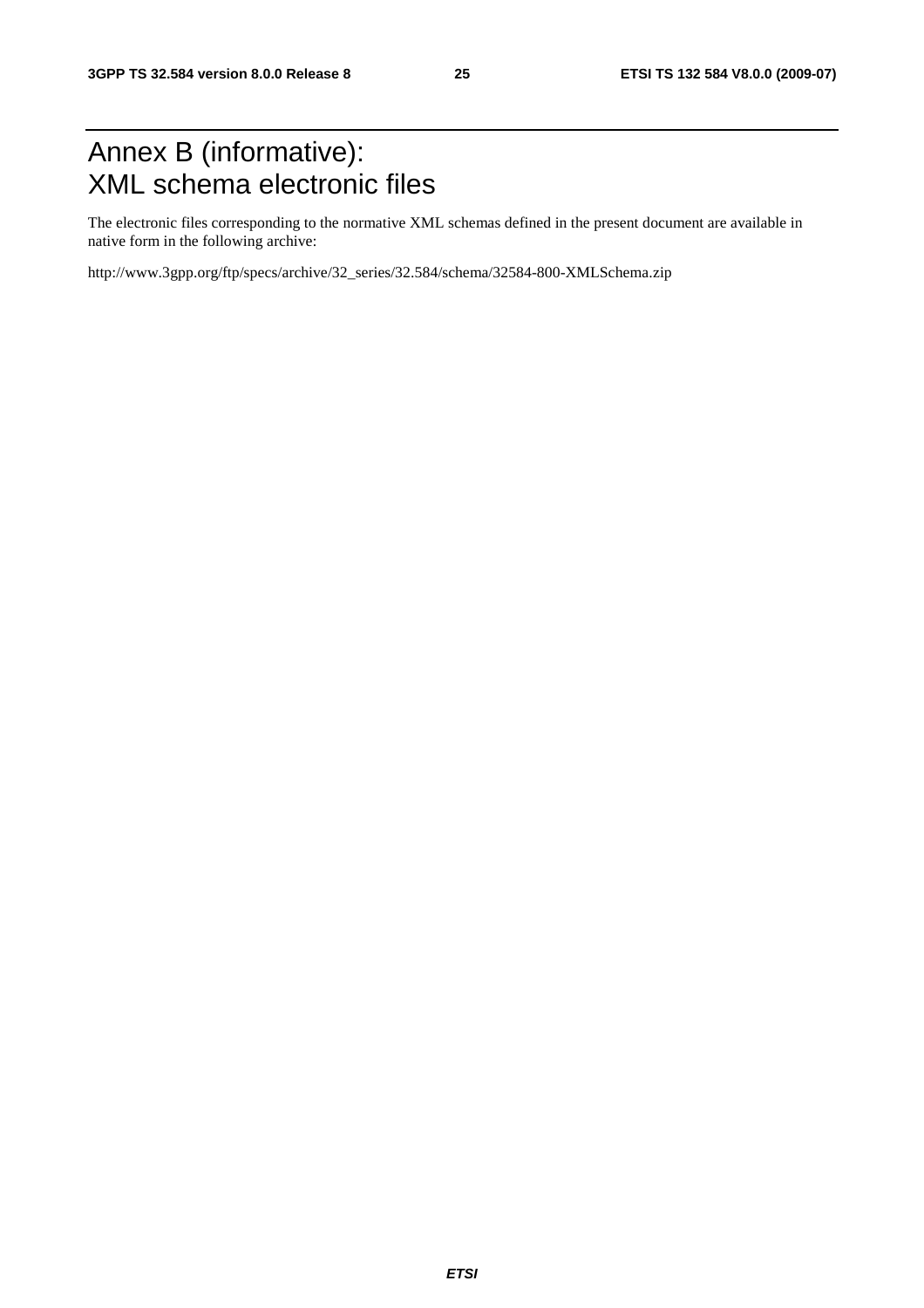## Annex C (informative): Change history

|         | <b>Change history</b> |                 |            |   |                                           |            |            |
|---------|-----------------------|-----------------|------------|---|-------------------------------------------|------------|------------|
| Date    | <b>TSG#</b>           | <b>TSG Doc.</b> | <b>ICR</b> |   | <b>Rev Subiect/Comment</b>                | <b>Old</b> | <b>New</b> |
| 2009-06 | <b>SA#44</b>          | ISP-090302 --   |            | . | Presentation for information and approval | .0.0       | 8.0.0      |